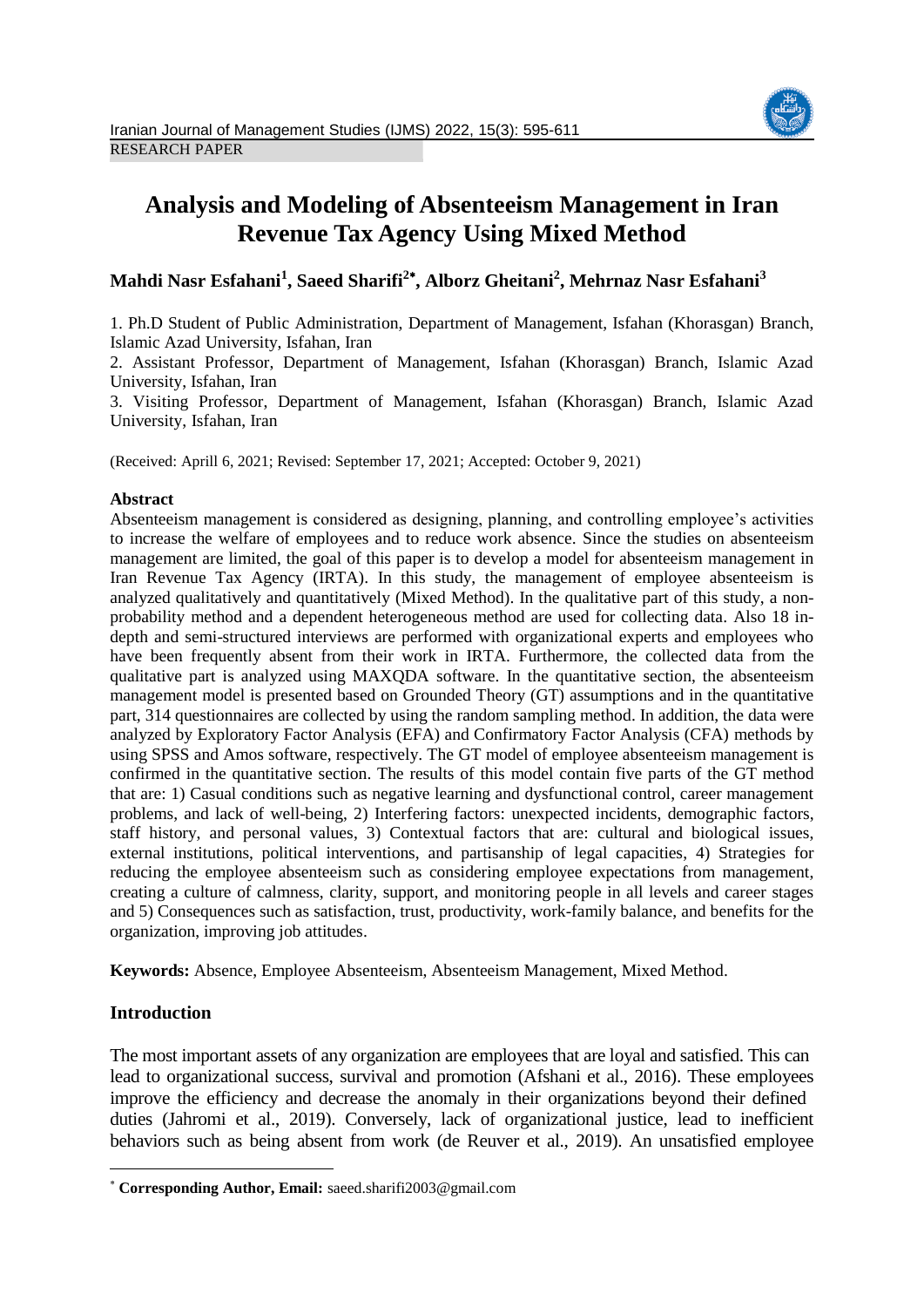shows negative behaviors about his/her organization, and spreads a culture of ignorance toward the organizational problems among his/her colleagues (Jahromi et al., 2019). Keeping expert and loyal employees in the organizations is one of the main goals of any organization (Kamali & Galledari, 2017). A significant challenge for the organizations is managing the employees' absenteeism (Bordbar et al., 2014). Unscheduled absence of employees from the workplace is defined as absenteeism (Eren, 1993; Verlag, 2007). The absence of employees from work (employee's absenteeism) costs millions of dollars for organizations each year (Dionne & Dostie, 2007; Ng & Feldman, 2008). It has a negative influences on the goals and performance of the organization (Strömberg et al., 2017), and also creates a distrust climate among coworkers (Basariya, 2015). Employee's absenteeism has serious consequences for organizations such as reducing the work performance (de Reuver et al., 2019) and economic costs (Strömberg et al., 2017). The research in the literature show that weak leadership has a high impact on the levels of absenteeism (Raja & Gupta, 2019), and managing that means the absenteeism can grow the organizations productivity (Mani & Jaisingh, 2014).

Absenteeism management is defined as using knowledge, designing, planning, and controlling methods to reduce employee's absenteeism to achieve goals such as increasing the welfare, well-being of employees, and improving the performance of the organization (Kozioł et al., 2016)*.* In recent decades, absenteeism, as a wrong behavior, attracts the attention of organizational managers especially human resources managers (Ng & Feldman, 2008). While many reasons can contribute to the employee's absenteeism (Chaudhari, 2020; Cikes et al., 2018; Dionne & Dostie, 2007; Habibivatan et al., 2018; Shojaii et al., 2019), there is not enough research on how to manage absenteeism in the work place.

In the current article, we introduce the reasons for employees' absence from work by using the data in literature and conducting interviews with organizational experts. Then, we introduce a model for predicting, managing, and reducing employee's absenteeism by using a mixed method. The mixed method is a research strategy for collecting, analyzing, and combining qualitative and quantitative data that used to understand research issues during a research (Creswell & Creswell, 2020). The researchers use mixed method because this approach is suitable for explaining new phenomena (Creswell & Creswell, 2020). In this modeling approach, the elements of emerging theory arising from the qualitative stage are tested by a quantitative stage. In the qualitative part of the study, the model of absenteeism management is designed by using Grounded Theory (GT) method of Corbin & Strauss (2015). The proposed model is evaluated by using the Exploratory Factor Analysis (EFA) and Confirmatory Factor Analysis (CFA) techniques. The goals of this article are i) to present the factors influencing employee's absenteeism management from current literature and interviewing the organizational experts of Iran Revenue Tax Agency (IRTA), ii) to analyze the casual conditions, interfering factors, contextual factors, strategies and consequences for employee's absenteeism by using data collected from interviews, iii) to develop a qualitative model for absenteeism management, and v) to verify the validity of the proposed model by using quantitative techniques. In section 1, a literature review of absenteeism' management is presented. Section 2 of this paper presents data collection and modeling approach. Section 3 explains the demographic characteristics of the interviewees. In section 4, the validity and reliability of the data are collected; furthermore, the GT structure, EFA and CFA methods are confirmed. In section 5, the discussion of results in the qualitative part (GT) and the quantitative part (EFA and CFA) are presented and followed by a summary and conclusions.

#### **Literature Review**

Absenteeism is a complex and multifactorial phenomenon which is caused by numerous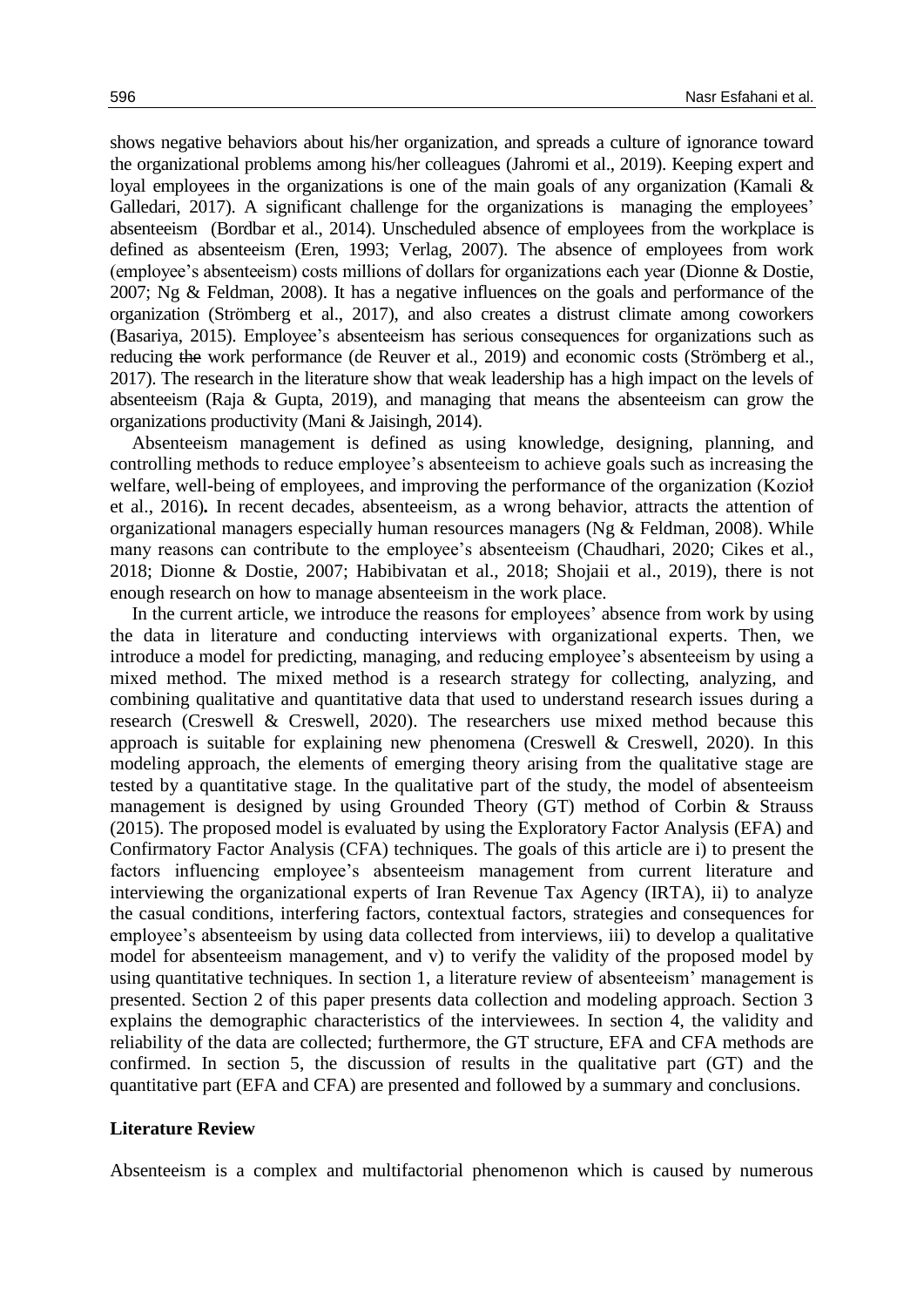interrelated factors (Ebrahimi, Kheirabadi, Alikhasi, Esmaieli, et al., 2016; Kocakulah et al., 2016; Shindhe et al., 2019; Strömberg et al., 2017). Absenteeism is classified into two categories: unexcused/voluntary and excused/involuntary absenteeism (Jex, 2002; Mani & Jaisingh, 2014). An unexcused absence occurs when an employee does not come to work without any acceptable excuse (Jex, 2002), but an excused absence is occurred when an absence allowed for acceptable circumstances such as health problems or educations (Weyman, et al., 2013). Absenteeism includes any occasion in which employee fails to report for work (Pilbeam & Corbridge, 2002). In the study of Koziol et al, five steps for employee's absenteeism management were introduced: i) identifying the factors and components affecting the absence of employees, ii) determining the impact of each of these factors on the employees absence, 3) planning and taking preventive measures, 4) measuring the effectiveness of these measures, and 5) analyzing and evaluating the impact of these measures on the performance of the organization (Kozioł et al., 2016). Breinegaard et al., (2017) found out that rapid organizational changes can make the individual exhausted and can contribute to employee's absenteeism. Kottwitz et al., (2018) showed that stress due to lack of time has an effective factor on frequent absences. There is a significant relationship between more physical activities and lower rates of absenteeism from work (Losina et al., 2017). The job satisfaction can decrease the rate of absenteeism (Schaumberg  $\&$  Flynn, 2017). The high workload increases absence from work (De Reuver et al., 2019; Allisey et al., 2016). There is also a strong relationship between social rewards (such as social support and acknowledgment) and absenteeism rates (Allisey et al., 2016). Employees imitate the absenteeism of co-workers (Brummelhuis et al., 2016). A poor psychosocial work environment can increase the employee's absenteeism (Breinegaard et al., 2017). Some psychological factors such as personality traits (Shojaii et al., 2019) and individual differences (Raja & Gupta, 2019), which are considered as personal factors, have impacts on the absenteeism. Other personal factors influencing the employee's absenteeism are stress level, neuroticism, age, work experience, number of children, employment type (Ebrahimi et al., 2016), working ability (Hosseininejad et al., 2019), and gender (Ansari & Nikui, 2017). According to the Basariya's work, the causes of employee absenteeism are sickness, accidents, occupational diseases, poor production planning (flow of work), bad working conditions and inadequate welfare conditions, lack of trained laborers, insecurity in employment, collective bargaining process, rigid control system, lack of supervisory support, lack of interest, lack of cohesive and cordial culture, organizational climate, and employee's attitude (Basariya et al., 2015). In a study of Chenoweth (2011), the causes of absenteeism are stated as illness (34%), family issues (22%), personal needs (18%) and stress (13%). Illness is considered as the greatest widespread cause for the employee absence (Aronsson & Gustafsson, 2005). Another study on causes of absenteeism indicated that the factors are influencing the work absenteeism are family matters, lack of motivation to attend work, illness, finance, favoritism, unfriendly nurse managers, long work hours, increased workload, unsatisfactory work conditions, lack of equipment, unfair promotions and training, staff shortages, lack of a reward system, and incoherent decision-making (Mudaly & Nkosi, 2015). Researchers show that organizational policies and procedures can reduce absenteeism, but cannot reduce the causes of it; therefore, using policies for controlling absenteeism can lead to higher levels of absence (Evans & Palmer, 1999). In table 1, reviews of the factors that are affecting on absenteeism, is presented.

According to Table 1, absenteeism is commonly studied as a person's behavior; thus, many of the hypothesized causes of the absence reflect characteristics of absenteeism as a human behavior not as an organizational behavior. Examples of these human behaviors are sickness (Hosseininejad et al., 201 9; Kottwitz et al., 201 8), sleepiness (Zare et al., 201 6), time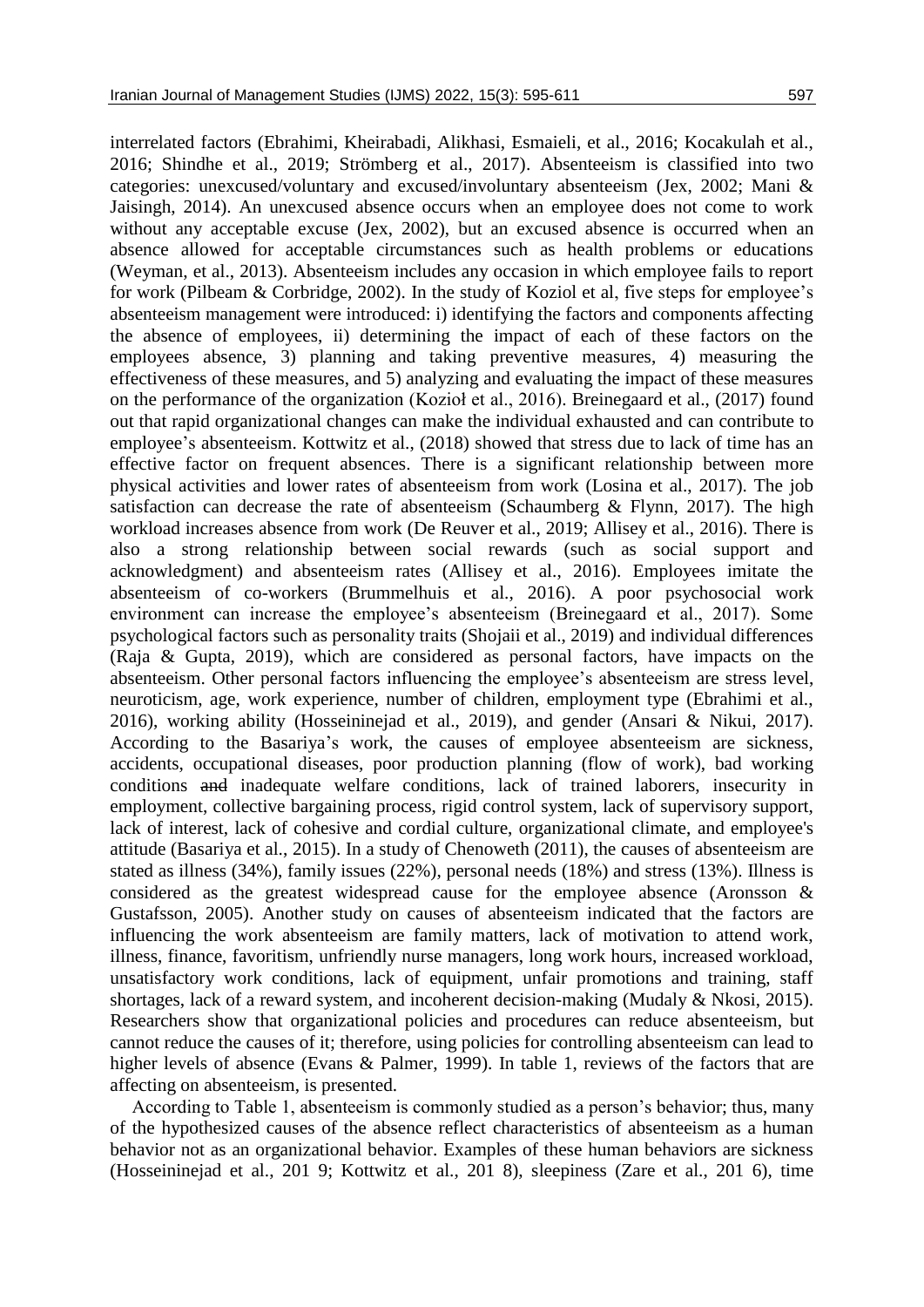pressure (Kottwitz et al., 201 8), and psychological factors (Ebrahimi etal., 2016). Prior researches are limited in explaining absenteeism in the workplace and discovering its reasons and predicting its occurrences in different situations (Chênevert et al., 201 3; Cucchiella et al., 201 4; Edwards, 201 7; Jacobsen & Fjeldbraaten, 201 9; Kocakulah et al., 201 6). There is no conceptual, empirical, analytical, and practical research on how to control and to manage absenteeism as an organizational behavior (de Reuver et al., 2019; Hosseininejad et al., 201 9; Kottwitz et al., 201 8; Schaumberg & Flynn, 2017). It is significantly obvious that the roots of employee absence are seen in various sources in the organizations and there is a need to use absence management policies to reduce absence (Bennett, 2002). Managers should increasingly manage not only the absenteeism but also find the causes of it to reduce it.

| <b>Number</b>  | <b>Author</b>                                    | <b>Factors affect absenteeism</b>                                                                                                                                                                                                                                                                                                                                                      |
|----------------|--------------------------------------------------|----------------------------------------------------------------------------------------------------------------------------------------------------------------------------------------------------------------------------------------------------------------------------------------------------------------------------------------------------------------------------------------|
|                | Evans & Palmer, (1999)                           | Using policies for controlling absenteeism                                                                                                                                                                                                                                                                                                                                             |
| $\overline{c}$ | Aronsson & Gustafsson (2005)                     | Illness                                                                                                                                                                                                                                                                                                                                                                                |
| 3              | Chenoweth (2011)                                 | Illness, family issues, personal needs, and stress                                                                                                                                                                                                                                                                                                                                     |
| 4              | Mudaly & Nkosi, $(2015)$                         | Family matters, lack of motivation to attend work, illness, finance,<br>favoritism, unfriendly nurse managers, long work hours, increased<br>workload, unsatisfactory work conditions, lack of equipment, unfair<br>promotions and training, staff shortages, lack of a reward system and<br>incoherent decision-making                                                                |
| 5              | Basariya, (2015)                                 | Sickness, accidents, occupational diseases, poor production planning, bad<br>working conditions and inadequate welfare conditions, lack of trained<br>laborers, insecurity in employment, collective bargaining process, rigid<br>control system, lack of supervisory support, lack of interest, lack of<br>cohesive and cordial culture, organizational climate, employee's attitude. |
| 6              | Ebrahimi et al., (2016)                          | Stress level, neuroticism, age, work experience, number of children, and<br>employment type                                                                                                                                                                                                                                                                                            |
| 7              | Allisey et al. (2016)                            | Social rewards                                                                                                                                                                                                                                                                                                                                                                         |
| 8              | Brummelhuis et al., (2016)                       | Employee's imitation of co-worker's absenteeism                                                                                                                                                                                                                                                                                                                                        |
| 9              | Breinegaard et al., (2017)                       | Poor psychosocial work environment                                                                                                                                                                                                                                                                                                                                                     |
| 10             | Ansari & Nikui, (2017)                           | Gender                                                                                                                                                                                                                                                                                                                                                                                 |
| 11             | Breinegaard et al., (2017)                       | Rapid organizational changes                                                                                                                                                                                                                                                                                                                                                           |
| 12             | Losina et al., $(2017)$                          | Physical activities                                                                                                                                                                                                                                                                                                                                                                    |
| 13             | Schaumberg & Flynn (2017)                        | Job satisfaction                                                                                                                                                                                                                                                                                                                                                                       |
| 14             | Kottwitz et al., (2018)                          | Stress due to lack of time                                                                                                                                                                                                                                                                                                                                                             |
| 15             | De Reuver et al. (2019)<br>Allisey et al. (2016) | High workload                                                                                                                                                                                                                                                                                                                                                                          |
| 16             | Shojaii et al., (2019)                           | Personality traits                                                                                                                                                                                                                                                                                                                                                                     |
| 17             | Raja & Gupta, (2019)                             | Individual differences                                                                                                                                                                                                                                                                                                                                                                 |
| 18             | Hosseininejad et al., (2019)                     | Working ability                                                                                                                                                                                                                                                                                                                                                                        |

**Table 1.** Review of the factors affecting absenteeism

#### **Data Collection and Modeling**

In the qualitative part of this study, the data in the literature was used to develop a platform for indepth and semi-structured interview questions with the experts in the organizations familiar with these topics, and employees who have done frequent absenteeism in work. This platform was used for the first interview, and the factors of this platform are changed during the interviewing process. Some of these factors were omitted and some other new factors based on the interviewee's idea were added. The results of every interview were analyzed by using the Ground Theory (GT) technique in three main stages (i.e., open coding, axial coding, and selective coding). Collected data were analyzed using MAXQDA software that is a powerful computer-assisted qualitative data analysis software (CAQDAS). MAXQDA is a software that helps researchers and analysts gain insights from written or text documents such as submissions or open text questions in a survey (Bothwell, 2020). The paradigm model uses the GT assumptions was shaped by using eighteen interviews in the average time between 40 to 60 minutes.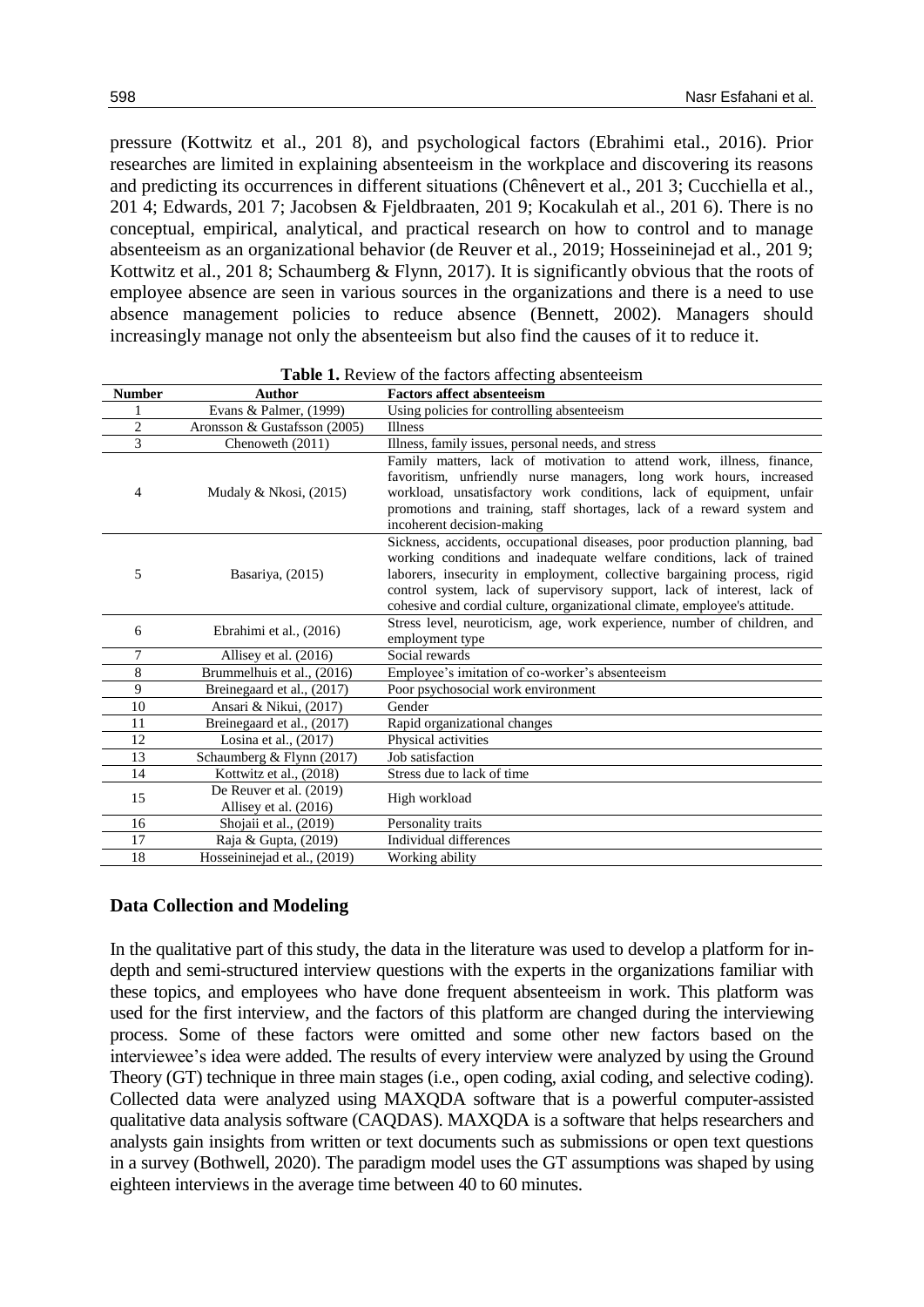Since a huge number of indexes shaped the GT paradigm model, some factors are merged, and the less important factors are omitted. A questionnaire was designed based on the factors of the GT paradigm model. This questionnaire was distributed among the employees of Iran Revenue Tax Agency (IRTA). The data were analyzed by using the EFA technique and Spss26 statistical software. The results of EFA lead to the most important factors of employee absenteeism management. Finally, extracting factors of the EFA technique was confirmed by CFA technique. In this section, the final employee absenteeism management model based on the factor analysis was formed by using Amos that is a statistical software.

#### *Statistical Population and Sampling Size*

Statistical population of this research are in the qualitative part that includes organizational experts and employees who have done frequent absence in Iran Revenue Tax Agency (IRTA). For sampling in the qualitative part, the non-probability sampling method and the criteriondependent heterogeneous type were used to select the sample. The demographic characteristics of the interviewees are given in the Table 2.

| <b>Interviewee</b> | Age | <b>Education</b> | Gender |
|--------------------|-----|------------------|--------|
| Person No. 1       | 48  | M.Sc.            | male   |
| Person No. 2       | 44  | M.Sc.            | female |
| Person No. 3       | 36  | B.Sc.            | male   |
| Person No. 4       | 39  | M.Sc.            | male   |
| Person No. 5       | 36  | M.Sc.            | male   |
| Person No. 6       | 54  | M.Sc.            | male   |
| Person No. 7       | 41  | B.Sc.            | male   |
| Person No. 8       | 32  | PhD student      | female |
| Person No. 9       | 47  | B.Sc.            | male   |
| Person No. 10      | 37  | M.Sc. and B.Sc.  | male   |
| Person No. 11      | 37  | PhD student      | male   |
| Person No. 12      | 52  | M.Sc.            | male   |
| Person No. 13      | 29  | B.Sc.            | male   |
| Person No. 14      | 45  | PhD student      | male   |
| Person No. 15      | 40  | M.Sc.            | male   |

**Table 2.** Demographic Characteristics of Interviewees

The community in quantitative part of this research were staff working in IRTA. In the quantitative part of the study, random sampling method was used. Considering that the sample size proposed for this type of analysis is maximum of 300 samples (Kline, 2015), and 330 questionnaires were distributed. After reviewing the answers to the questionnaires and discarding the poor-quality questionnaires, 314 of the questionnaires were accepted.

#### *Validity and Reliability (Trustworthiness of Research)*

The validity ratio of Lawshe was used to determine the validity in this research (Ranjbar et al., 2012). To calculate this ratio, the opinions of experts in the organization of study are required. After developing a questionnaire from, the results of the GT method were presented to five experts familiar with the issue of staff absenteeism, and the frequency of each person's agreement with the items in the questionnaire was calculated. Experts were asked to rate each question based on a three-part spectrum: " item is necessary", "item is useful but not necessary" and "item is not necessary". The content validity ratio of the Lawshe was calculated by using Equation (1).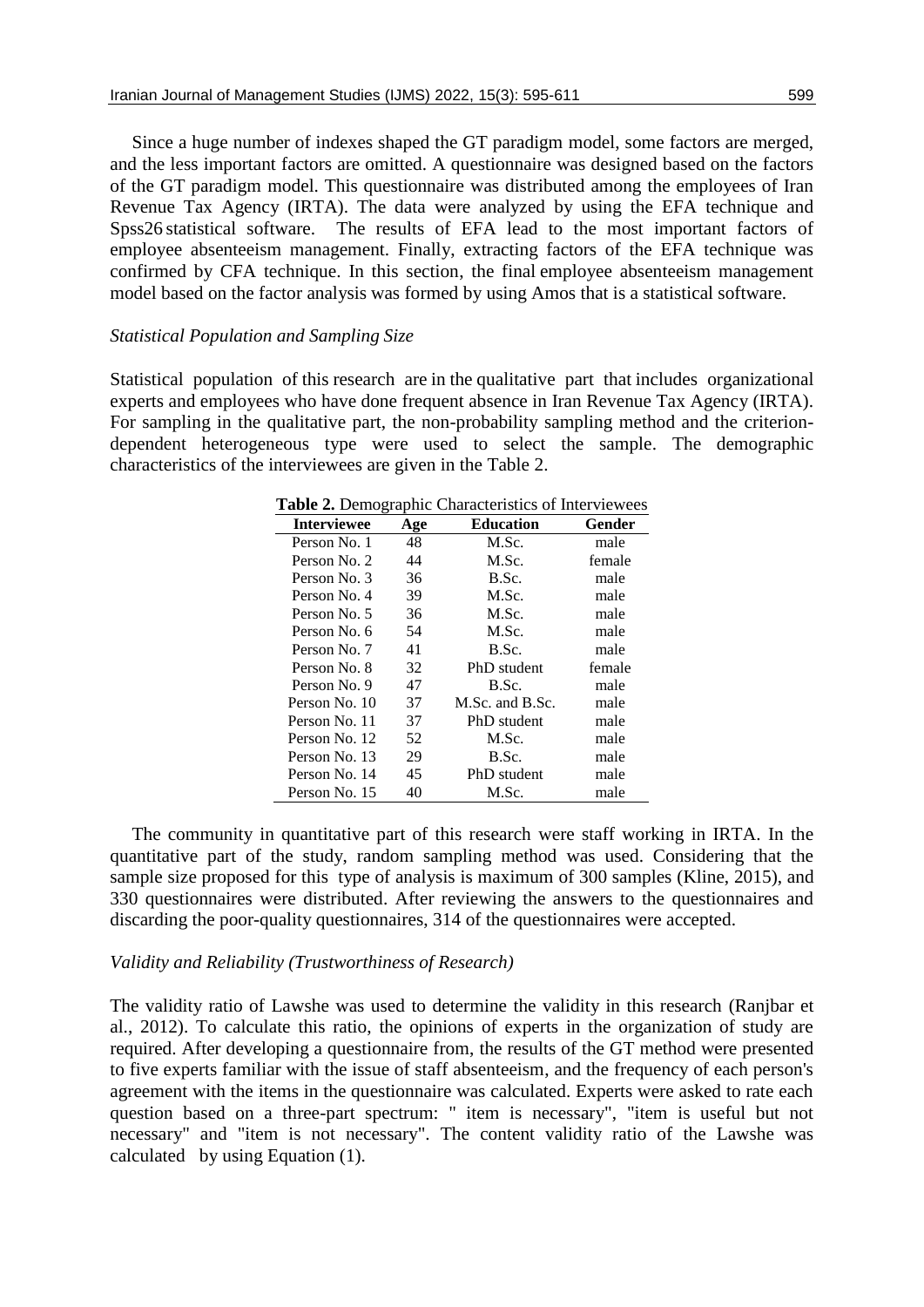$$
CRV = \frac{n_E - \frac{N}{2}}{\frac{N}{2}} = \frac{5 - \frac{5}{2}}{\frac{5}{2}} = 1
$$
 (1)

Where the *CVR* is the Content Validity Ratio,  $n<sub>E</sub>$  is the number of experts who responded to the " item is necessary" option, and *N* is the total number of experts (Tonkin-Crine et al., 2015).

If the results were greater than the value in Table 3, the validity of the content of that item will be accepted. In this study, five experts were answered to the questions of the questionnaire. Then the frequency of each person's agreement with the items of the questionnaire was determined and the *CVR* was calculated by using Equation (1).

| <b>THERE</b> OF THE CYTE VARGE DASCA ON HUMPLE OF CAPCITS |            |                   |      |  |
|-----------------------------------------------------------|------------|-------------------|------|--|
| <b>Number of experts</b>                                  | <b>CVR</b> | Number of experts | CVR  |  |
|                                                           | 0.99       |                   | 0.59 |  |
|                                                           | 0.99       |                   | 0.56 |  |
|                                                           | 0.99       |                   | 0.54 |  |
|                                                           | 0.75       | 14                | 0.51 |  |
|                                                           | 0.78       |                   | 0.49 |  |
| 10                                                        | 0.62       |                   | 0.42 |  |

**Table 3.** The *CVR* value based on number of experts

For example, the calculated *CVR* is 1 using Equation (1). According to the Table 2, the minimum value for five experts is 99% and the *CVR* is higher than the minimum value.

To assess the reliability of the current research, Holstie reliability formula (also referred to as PAO) was used since it was one of the most common methods for determining reliability in qualitative researches (Wang, 2011)(Wang, 2011)(Wang, 2011)(Wang, 2011)(Wang, 2011). To use this reliability approach, the results of the interview were re-coded by another person and the results of re-codding were compared with the coding in the first step. The results showed that the number of codes extracted from the first stage were1099 codes and the number of codes from the second stage were 890 codes. Also the number of duplicate codes were 793. The *PAO* was calculated from Equation (2) as:

$$
PAO = \frac{2 \times m}{n_1 + n_2} = \frac{2 \times 793}{1099 + 890} = 0.7973
$$
\n<sup>(2)</sup>

where *PAO* is the similarity coefficient (coefficient of reliability),  $n<sub>l</sub>$  is the number of codes in first stage, *n<sup>2</sup>* is the number of codes in second stage, and *m* is the number of duplicate codes.

According to Equation (2), the reliability of the research results was calculated as 79.73% which is a desirable value (Holsti, 1969).

For achieving more confidence in the reliability, the reliability of the research was reverified by using Miles & Huberman (1994) method which is shown in Equation (3):

$$
R = \frac{100 \times n}{n+m} = \frac{100 \times 793}{793 + 305} = 72.22
$$
\n(3)

where *R* is the coefficient of reliability, *n* is the numbers of similar codes, and *m* is the number of differences.

In Equation (3), *R* is calculated as 72.22 which is above 70 and is acceptable.

The reliability of the data and interpretations of the results of the GT modeling were evaluated by using Flint et al., (2002) method. This method determines the reliability, transferability, verifiability and truthfulness of the GT results (Guba & Lincoln, 1994). This criterion was approved by our organizational experts. Finally, the criteria of conformity,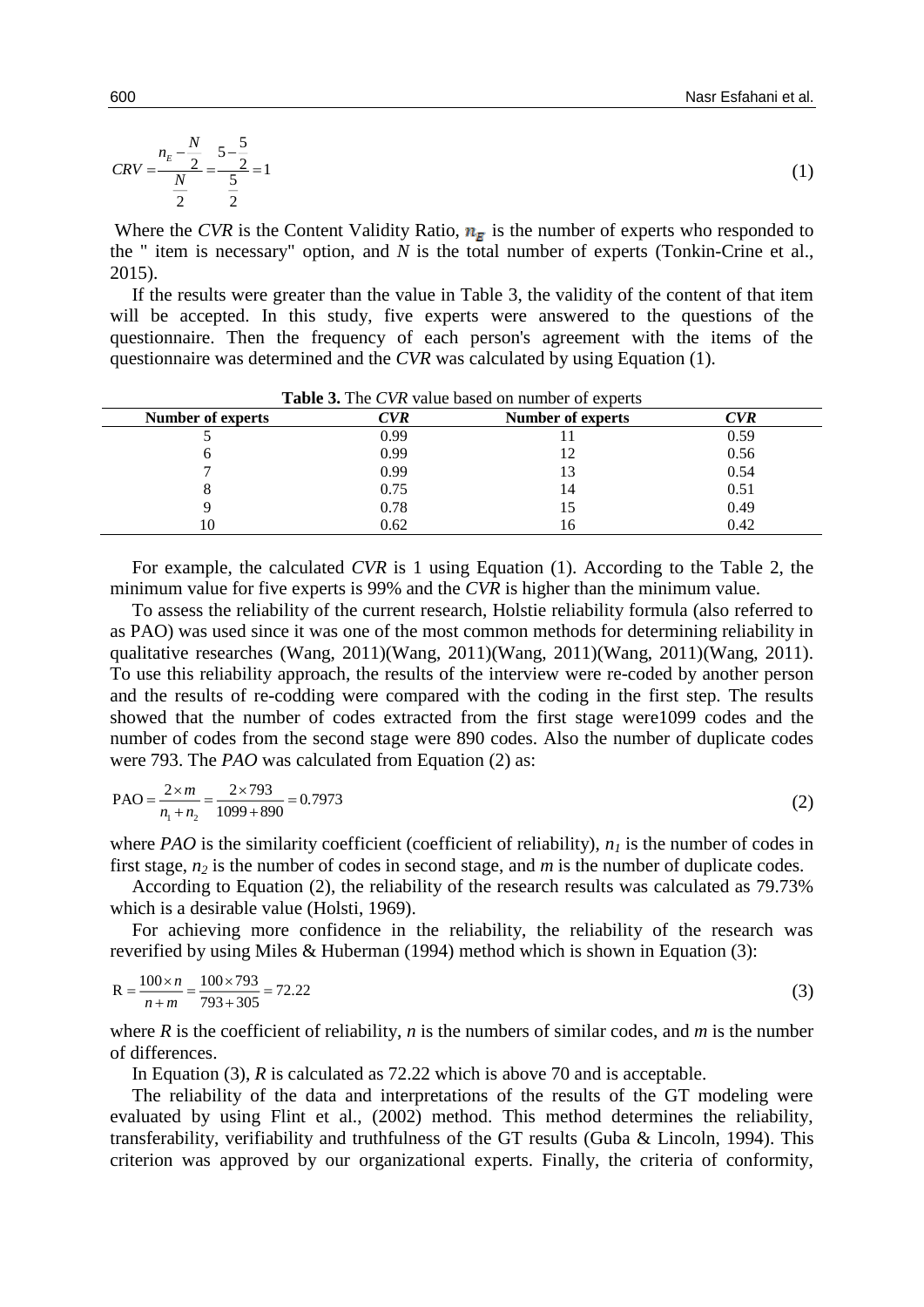comprehensibility, generality and controllability were tested (Corbin & Strauss, 1990). These criteria were also approved by our experts.

In the quantitative part of this study, the Kaiser- Mayer– Olkin (KMO) test, and eigenvalue table were used to assess the validity of EFA. To confirm the validity of the CFA, the model fitness index was used. All these factors were approved by our approach.

In the following section of this paper, examples of KMO test, Bartlett's test of sphericity and eigenvalue table and fitness indexes of causal conditions are presented. Table 4 and Table 5 show the results of these indexes for causal conditions.

|                    | <b>Table 4.</b> KNIO and Bartiell s lest of sphericity |          |
|--------------------|--------------------------------------------------------|----------|
| <b>KMO</b> Test    | 0.585                                                  |          |
| Bartlett's test of | ApproxChi-Square                                       | 47361.79 |
|                    | df                                                     | 9045     |
| sphericity         | $\mathrm{Sig}$                                         |          |

**Table 4.** KMO and Bartlett's test of sphericity

The KMO test is a number between zero and one. If this index was greater than 0.5, the sample size would be sufficient. In this study, the KMO test is 0.585 which is greater than 0.5 for causal conditions, so the sample size is sufficient.

The Bartlett index is reported by Approx. Chi-Square. If the probability of the Bartlett index is smaller than 0.05 then the correlation matrix will be proper for the factor analysis. Since the significance level is 0.000, which is smaller than 0.05, multiplicities line does not exist and data are good for factor analysis.

For analyzing the eigenvalues of causal conditions, a questionnaire based on causal conditions was distributed, which included 135 questions. After running the collecting data in Spss26 software, with 16 runs, the number of questions was reduced to 88 questions, and also the questions that had a factor loading less than 0.4 were removed. In addition, factors with only one question that have a similar question in other groups, were deleted. Thus, by reducing the number of extraction factors, 17 acceptable factors were finally identified. Table 5 shows the extracted factors and the percentage of their changes. Based on the eigenvalues of causal conditions in Table 5, only factors with eigenvalues more than one are accepted as the main factors. This table shows that 17 main selective factors explain 61% of the data changes.

| <b>Table 5.</b> Eigenvalues of causal factors |              |                            |                   |                                          |                 |                   |
|-----------------------------------------------|--------------|----------------------------|-------------------|------------------------------------------|-----------------|-------------------|
|                                               |              | <b>Initial Eigenvalues</b> |                   | <b>Rotation Sums of Squared Loadings</b> |                 |                   |
| Component                                     |              | $%$ of                     | <b>Cumulative</b> | <b>Total</b>                             | $%$ of          | <b>Cumulative</b> |
|                                               | <b>Total</b> | <b>Variance</b>            | $\frac{6}{9}$     |                                          | <b>Variance</b> | $\frac{6}{9}$     |
|                                               | 30.592       | 22.661                     | 22.661            | 13.195                                   | 9.774           | 9.774             |
| 2                                             | 8.429        | 6.244                      | 28.905            | 2.738                                    | 2.028           | 11.803            |
| 3                                             | 5.495        | 4.071                      | 32.976            | 13.954                                   | 10.337          | 22.139            |
| 4                                             | 4.26         | 3.155                      | 36.131            | 6.28                                     | 4.652           | 26.791            |
| 5                                             | 3.812        | 2.824                      | 38.954            | 7.311                                    | 5.416           | 32.207            |
| 6                                             | 3.371        | 2.497                      | 41.451            | 4.257                                    | 3.154           | 35.36             |
| 7                                             | 3.286        | 2.434                      | 43.886            | 3.988                                    | 2.954           | 38.315            |
| 8                                             | 2.774        | 2.055                      | 45.941            | 3.2                                      | 2.371           | 40.685            |
| 9                                             | 2.601        | 1.926                      | 47.867            | 3.281                                    | 2.431           | 43.116            |
| 10                                            | 2.554        | 1.892                      | 49.759            | 2.671                                    | 1.978           | 45.094            |
| 11                                            | 2.493        | 1.847                      | 51.606            | 2.718                                    | 2.013           | 47.107            |
| 12                                            | 2.437        | 1.805                      | 53.411            | 2.274                                    | 1.684           | 48.792            |
| 13                                            | 2.194        | 1.625                      | 55.036            | 2.209                                    | 1.637           | 50.428            |
| 14                                            | 2.081        | 1.542                      | 56.578            | 1.939                                    | 1.436           | 51.865            |
| 15                                            | 2.051        | 1.519                      | 58.097            | 2.051                                    | 1.519           | 58.097            |
| 16                                            | 1.993        | 1.476                      | 59.574            | 1.993                                    | 1.476           | 59.574            |
| 17                                            | 1.934        | 1.433                      | 61.006            | 1.934                                    | 1.433           | 61.006            |

**Table 5.** Eigenvalues of causal factors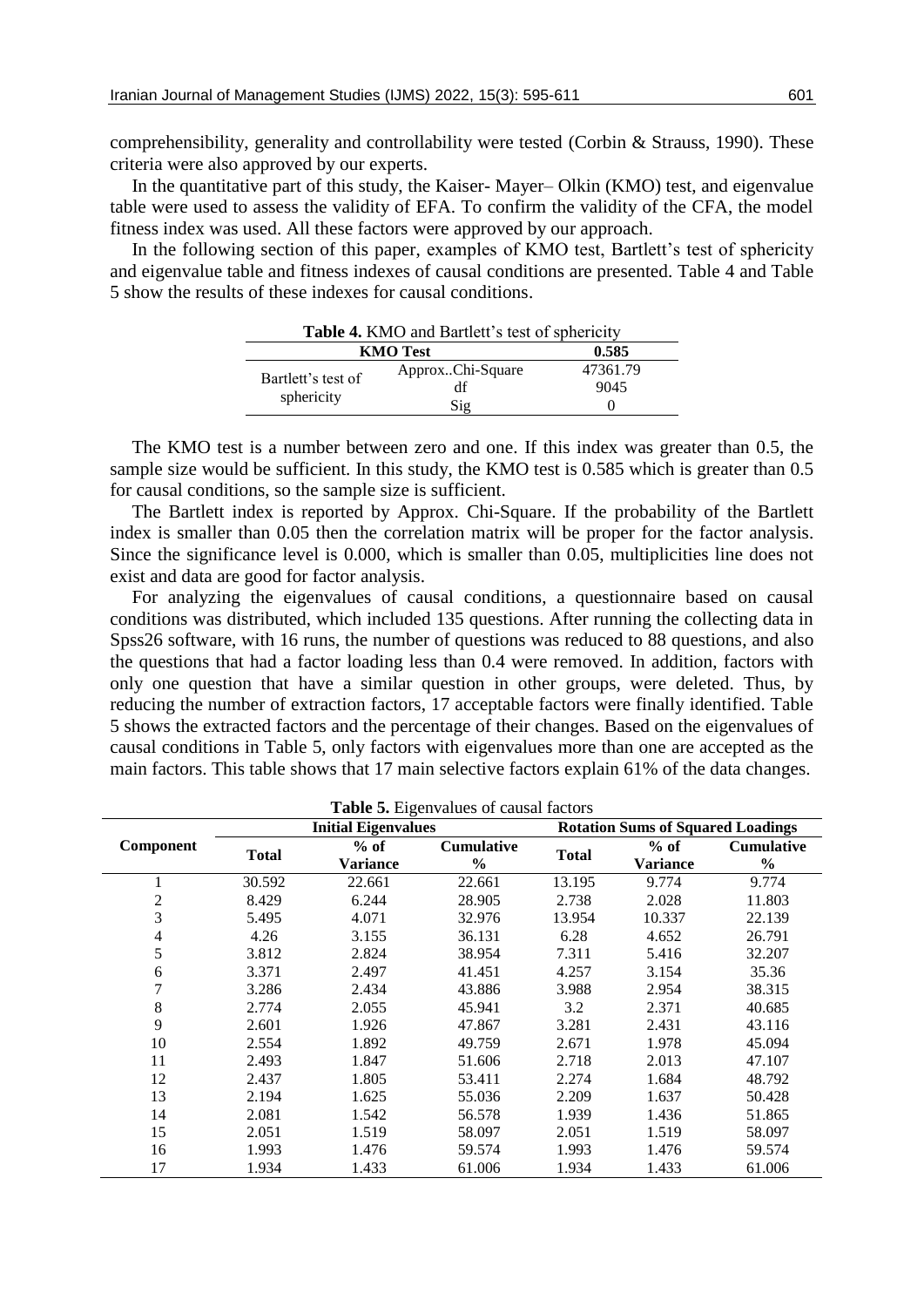In the following section, an example of fitness index of causal conditions in the CFA section is presented. By comparing the values of each index with its proper fitness in Table 6, it can be concluded that all indices have acceptable values.

| <b>Table 6.</b> Fitness indices of measurement models for causal conditions (Hayashi et al., 2011) |         |       |       |      |              |
|----------------------------------------------------------------------------------------------------|---------|-------|-------|------|--------------|
| <b>Fitness Indices</b>                                                                             | CMIN.DF | CFI   | IFI   | PNFI | <b>RMSEA</b> |
| Model Fitness                                                                                      | 3.039   | 0.902 | 0.909 | 0.74 | 0.1          |
| <b>Standard Fitness</b>                                                                            | 3<      | 0.9   | 0.9   | 0.5  | 0.1<         |

### **Research Findings**

The final model of employee absenteeism management is shaped after using the GT structure, EFA and CFA methods. In this part, a brief description of the results in the qualitative part (GT) and the quantitative part (EFA and CFA) is presented.

#### *Research Findings in Quantitative Section*

Data analysis in the GT method was performed during three phases that are: open coding, axial coding, and selective coding (Corbin & Strauss, 2015). Open coding is an analytical process in which its concepts are identified, and their characteristics and dimensions are discovered in the data. Axial coding is the process of linking categories to subcategories. In this stage, categories were linked with the level of features and dimensions. In selective coding, the conditions or classes of the pivotal coding stage were merged and general analysis was performed and theoretical concepts were presented based on the paradigm model (Creswell & Creswell, 2020). In Table 7, an example of open coding of an interview is presented.

| <b>Table 7.</b> An example of open coding                                                                                                                                                                                                                                                                                                                                                                                                                       |                                                                                                                                         |  |  |
|-----------------------------------------------------------------------------------------------------------------------------------------------------------------------------------------------------------------------------------------------------------------------------------------------------------------------------------------------------------------------------------------------------------------------------------------------------------------|-----------------------------------------------------------------------------------------------------------------------------------------|--|--|
| <b>Notions</b>                                                                                                                                                                                                                                                                                                                                                                                                                                                  | <b>Extracting Code</b>                                                                                                                  |  |  |
| External factors that can affect employee absence are distance, traffic and<br>personnel family and the problems that arise for the person outside can cause<br>absence. For example, an accident that causes a person to be absent from work.                                                                                                                                                                                                                  | Long distance between work and<br>residence<br>Traffic<br>Family problems                                                               |  |  |
| One of the most important factors is the level of interest in work, and first we<br>should see how much one likes his/her work. Because some employees did not<br>like their job from the beginning and chose this job only for financial and<br>economic reasons, and now if they could find a better job, they would quickly<br>leave this job. Since they are not interested in their job at all and these employees<br>do not have good motivation to work. | Lack of interest and attachment to<br>the job<br>Lack of inner motivation                                                               |  |  |
| People are very different in terms of personality traits. For example, some<br>employees are unable to work in this job due to their unique personality traits.<br>These people were not selected correctly in the beginning and they were not hired<br>where they wanted.                                                                                                                                                                                      | Lack of attention to the personality<br>dimensions at employment<br>time<br>(mismatch)<br>between job<br>and<br>employee's personality) |  |  |
| Employees who were hired using their connections with upper management get<br>paid and rewarded more than the employees who work hard and efficiently.                                                                                                                                                                                                                                                                                                          | Placing<br>relationships<br>and<br>connections instead of laws<br>and<br>regulations<br>Distributive injustice                          |  |  |
| The head of the department comes in the morning, goes behind his desk, and<br>leaves in the evening, and no one sees him. If the superior checks staff's presence<br>at work, and if employees know that they are being overseen by the superior<br>authorities, they will work with more motivation.                                                                                                                                                           | Weak connection between superior<br>and employees<br>No attention to the issue of absence                                               |  |  |
| One of the important issues is the long distance to work and some employees do<br>not have a suitable vehicle. It can be solved by providing a shuttle for employees.                                                                                                                                                                                                                                                                                           | Long distance between work and<br>residence<br>No shuttle commuting service                                                             |  |  |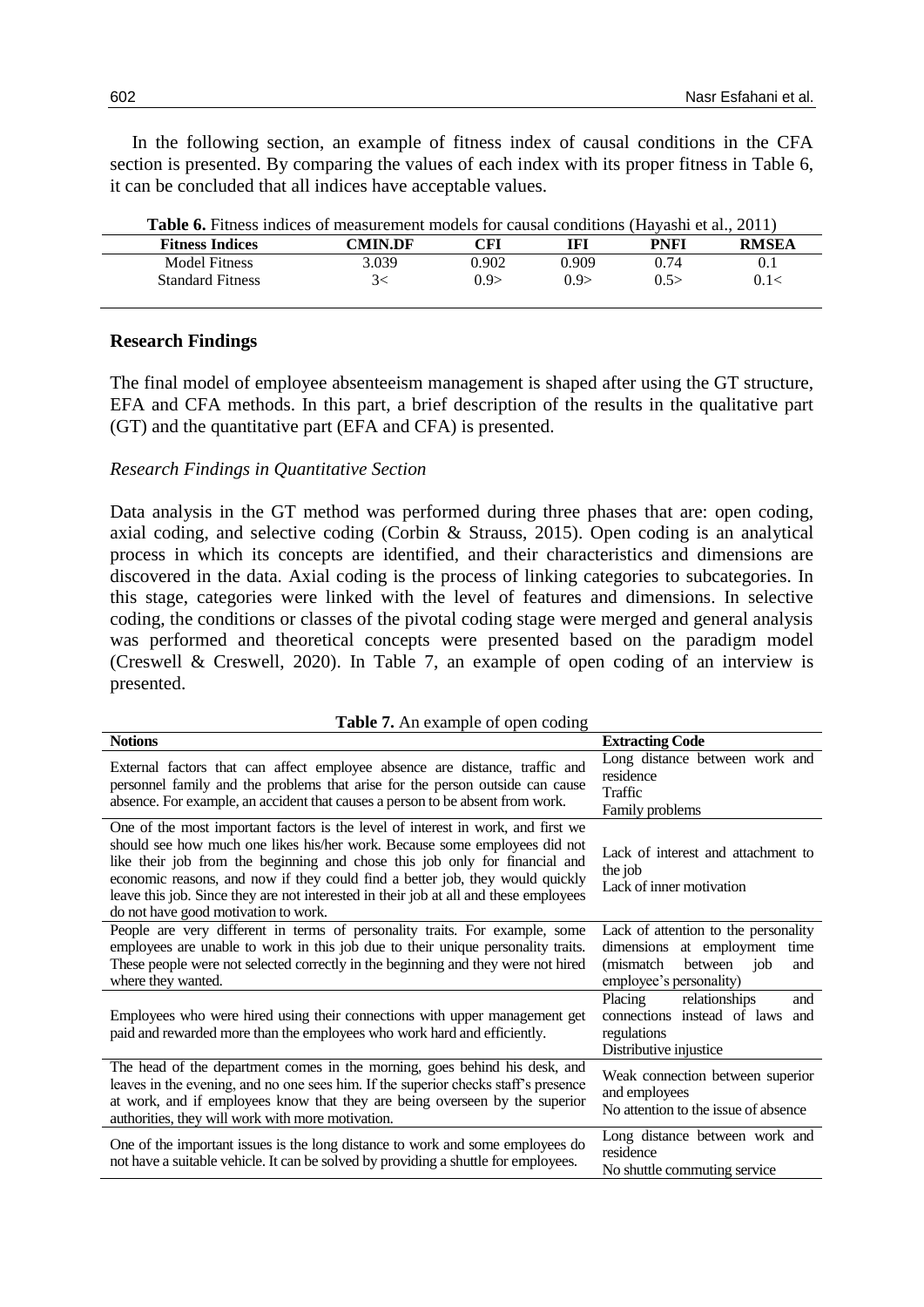In the next stage (axial coding), the categories were theoretically related to the main category or the central phenomenon. At this stage, axial coding was completed, and casual condition, main phenomenon, contextual conditions, intervening conditions, strategies, and consequences were identified. In the selective coding stage, based on the components of the central coding stage, research theorems or judgmental propositions are presented. At this stage of the research, questions have been asked which have been designed based on the objectives identified in this research. This research questions are:

What are the casual conditions of staff absenteeism management in the IRTA? What are the contextual conditions of staff absenteeism management in the IRTA? What are the factors intervening the staff absenteeism management in the IRTA? What are the strategies of staff absenteeism management in the IRTA? What are the consequences of staff absenteeism management in the IRTA?

In the following section, as an example, the answer to the third question is presented (see Table 8).

| <b>Table 8.</b> Interfering factors of absenteeism management |                                         |                                              |  |  |
|---------------------------------------------------------------|-----------------------------------------|----------------------------------------------|--|--|
| <b>Row</b>                                                    | <b>Main Category</b>                    | <b>Final Extracted Category</b>              |  |  |
|                                                               |                                         | Responsibility personality trait<br>Nobility |  |  |
|                                                               | Individual values and family upbringing | Cultural differences of individuals          |  |  |
|                                                               |                                         | Religious beliefs of individuals             |  |  |
| $\mathfrak{D}$                                                | <b>External factors</b>                 | Organizational brand value                   |  |  |
|                                                               |                                         | Years of service                             |  |  |
|                                                               |                                         | Education                                    |  |  |
| 3                                                             | Individual characteristics              | Gender                                       |  |  |
|                                                               |                                         | Individual nutrition                         |  |  |
|                                                               |                                         | <b>Marital</b> status                        |  |  |
|                                                               | Sickness and death of relatives         | Death of relatives                           |  |  |
| 4                                                             |                                         | Sudden illness of family members             |  |  |
| 5                                                             |                                         | Traffic                                      |  |  |
|                                                               | Unexpected events                       | Weather                                      |  |  |

Table 8 shows the extracted category of interfering factors of absenteeism management are based on interviewing results. These extracted categories are classified, then a name for every classified category is chosen that are shown as main category in Table 8. This process is done for answer to every one of the research questions. We did not present tables for other extracted categories here because of their size. The final main categories of casual condition, main phenomenon, contextual conditions, strategies, and consequences are presented in Figure (1).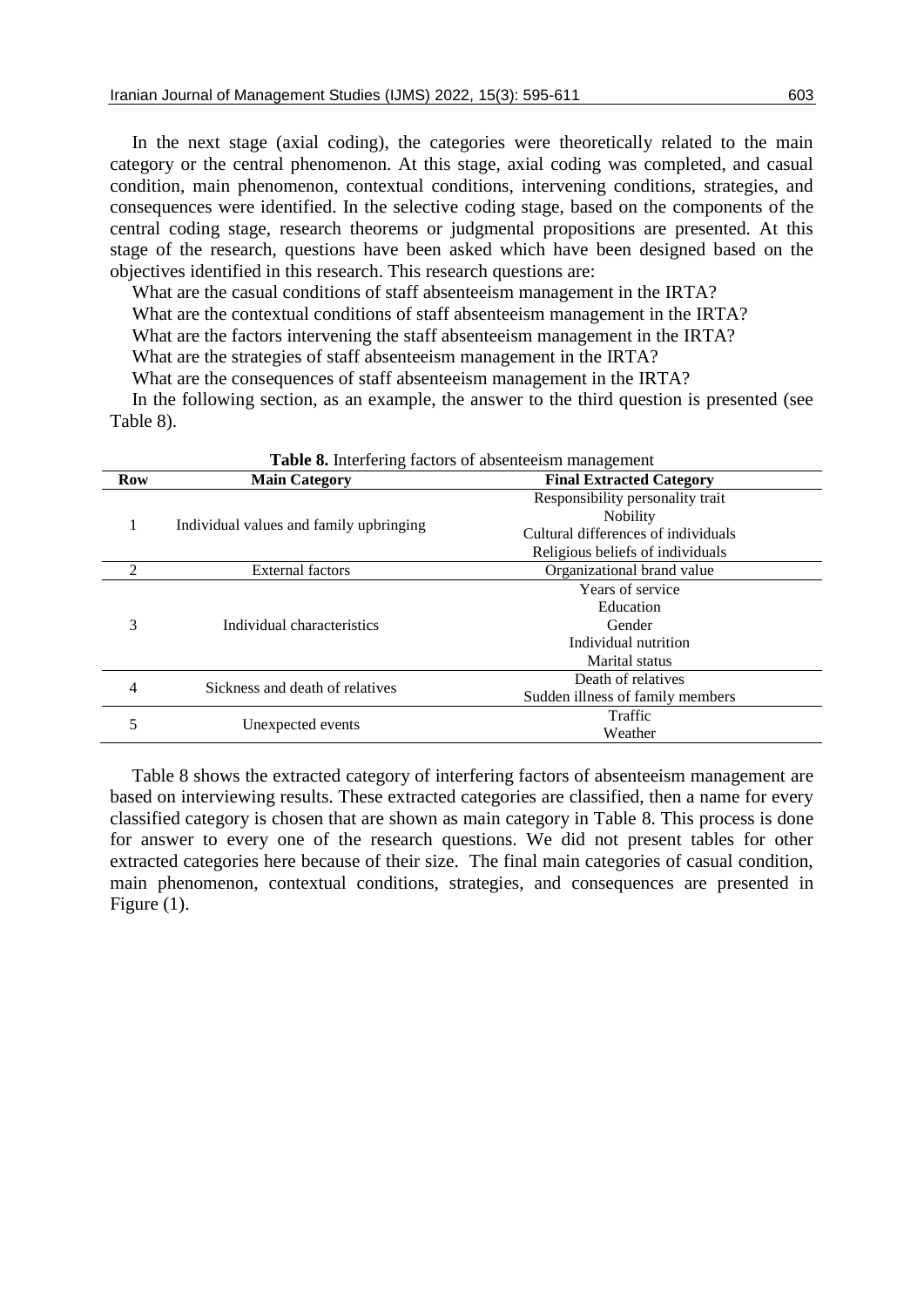

Figure 1. Paradigm model of absenteeism management in the IRTA (extract from GT model)

### **Research Findings in Quantitative Section**

In the following section, findings of the quantitative part of research (EFA and CFA) are discussed. For this purpose, the output table of EFA of contextual factors is given as an example. In Table 9 extracted factors less than 0.4 was removed and six factors of contextual factors were confirmed by using EFA method.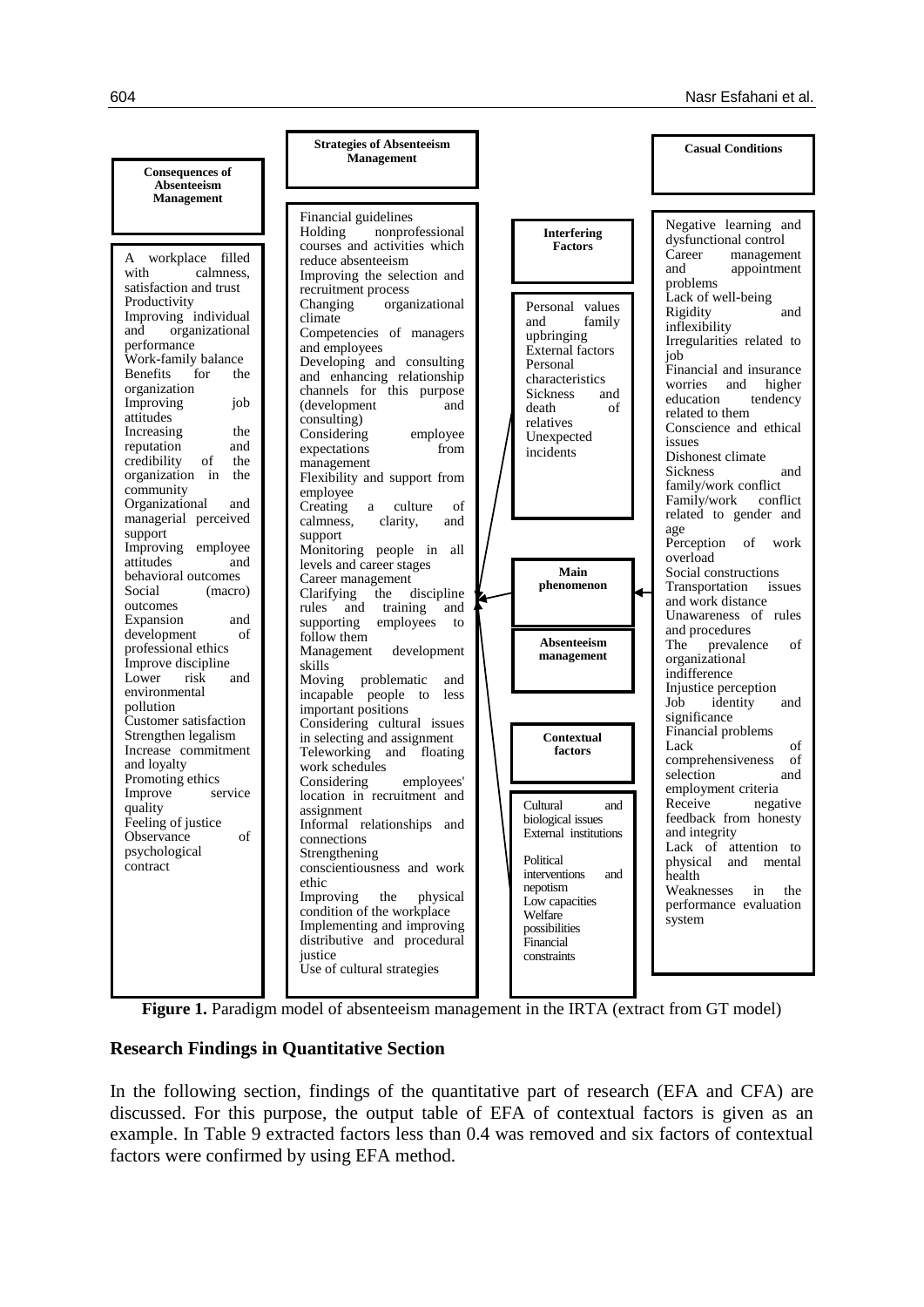In addition, to expressing the CFA of contextual factors by testing the structural equations, the final model of the research is presented in the section below. Figure 2 shows that only 5 factors of 6 identified factors in the EFA section are confirmed by the CFA. Table 10 shows the guidelines for contextual factors in Figure 2.

Political interventions and nepotism **Political interventions and nepotism** Cultural and biological issues **Cultural and biological issues** External institutions **External institutions** Financial constraints **Financial constraints** Welfare possibilitie: **Welfare possibilities** Low capacitie **Low capacities Factors** Institutionalization of inefficient selection methods 0.805 Poor geographical justice 0.564 Not promoting women to managerial roles in small cities 0.795 Prioritizing work at home and raising children for women 0.583 Differences between men and women and gender inequalities 0.795 A patriarchal attitude 0.747 The role of continuing education in promoting and forming sensitivity in the workplace 0.564 Time-consuming decision-making in the public sector 0.622 The role of guilds and trade unions 0.564 Media role (press, cyberspace, radio, television, etc.) 0.828 The role of external power and external officials 0.725 Existence of relationship-oriented versus norm-oriented culture (using connections instead of qualifications) 0.805 The role of lobbies in appointments and dealing with people 0.725 Existence of lobbies in appointments of inefficient managers 0.805 Administrative rules and regulations 0.564 Possibility of in-service training 0.795 Existence of welfare facilities that can help employees 0.805 Existence of legal permits 0.805 Economic conditions of the external environment 0.564 Organization budget 0.795





**Figure 2.** CFA results of contextual factors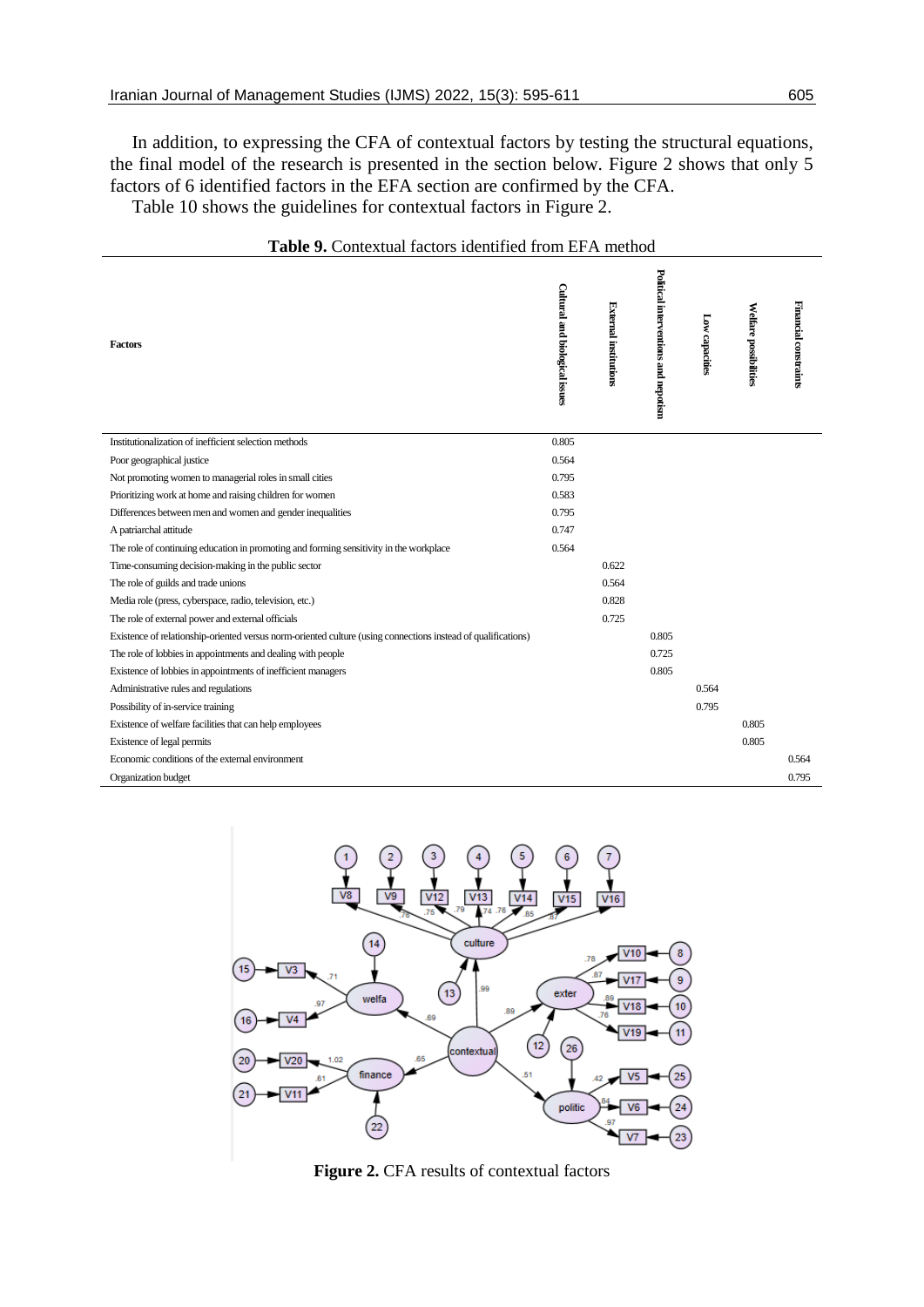| <b>Main Factors</b>                                                                                                                                                                                                                                                                                                                                                                                                                                                                                                                                       | <b>radic To.</b> Cr <i>i</i> x guidennes for contextual factors<br><b>Questions</b>                                                                                                                                                                                                                                                                                                                                                                                                                                                                                                                                                                                                                                |                                                                                                                                                                                                                                                                                                                                                                                                                                                                                                                                                                                                                                                                                                               | Question                                            |  |  |
|-----------------------------------------------------------------------------------------------------------------------------------------------------------------------------------------------------------------------------------------------------------------------------------------------------------------------------------------------------------------------------------------------------------------------------------------------------------------------------------------------------------------------------------------------------------|--------------------------------------------------------------------------------------------------------------------------------------------------------------------------------------------------------------------------------------------------------------------------------------------------------------------------------------------------------------------------------------------------------------------------------------------------------------------------------------------------------------------------------------------------------------------------------------------------------------------------------------------------------------------------------------------------------------------|---------------------------------------------------------------------------------------------------------------------------------------------------------------------------------------------------------------------------------------------------------------------------------------------------------------------------------------------------------------------------------------------------------------------------------------------------------------------------------------------------------------------------------------------------------------------------------------------------------------------------------------------------------------------------------------------------------------|-----------------------------------------------------|--|--|
|                                                                                                                                                                                                                                                                                                                                                                                                                                                                                                                                                           | Institutionalization of inefficient selection methods                                                                                                                                                                                                                                                                                                                                                                                                                                                                                                                                                                                                                                                              |                                                                                                                                                                                                                                                                                                                                                                                                                                                                                                                                                                                                                                                                                                               | <b>Number</b><br>v8                                 |  |  |
|                                                                                                                                                                                                                                                                                                                                                                                                                                                                                                                                                           | Poor geographical justice                                                                                                                                                                                                                                                                                                                                                                                                                                                                                                                                                                                                                                                                                          |                                                                                                                                                                                                                                                                                                                                                                                                                                                                                                                                                                                                                                                                                                               | v9                                                  |  |  |
|                                                                                                                                                                                                                                                                                                                                                                                                                                                                                                                                                           |                                                                                                                                                                                                                                                                                                                                                                                                                                                                                                                                                                                                                                                                                                                    | Not seen women promoted in small cities                                                                                                                                                                                                                                                                                                                                                                                                                                                                                                                                                                                                                                                                       |                                                     |  |  |
|                                                                                                                                                                                                                                                                                                                                                                                                                                                                                                                                                           | Prioritizing work at home and raising children for women                                                                                                                                                                                                                                                                                                                                                                                                                                                                                                                                                                                                                                                           |                                                                                                                                                                                                                                                                                                                                                                                                                                                                                                                                                                                                                                                                                                               | v13                                                 |  |  |
| Cultural and biological issues                                                                                                                                                                                                                                                                                                                                                                                                                                                                                                                            | Differences between men and women and racial inequalities                                                                                                                                                                                                                                                                                                                                                                                                                                                                                                                                                                                                                                                          |                                                                                                                                                                                                                                                                                                                                                                                                                                                                                                                                                                                                                                                                                                               | v14                                                 |  |  |
|                                                                                                                                                                                                                                                                                                                                                                                                                                                                                                                                                           | A patriarchal attitude                                                                                                                                                                                                                                                                                                                                                                                                                                                                                                                                                                                                                                                                                             |                                                                                                                                                                                                                                                                                                                                                                                                                                                                                                                                                                                                                                                                                                               | v15                                                 |  |  |
|                                                                                                                                                                                                                                                                                                                                                                                                                                                                                                                                                           | the workplace                                                                                                                                                                                                                                                                                                                                                                                                                                                                                                                                                                                                                                                                                                      | The role of continuing education in promoting and forming sensitivity in                                                                                                                                                                                                                                                                                                                                                                                                                                                                                                                                                                                                                                      | v16                                                 |  |  |
|                                                                                                                                                                                                                                                                                                                                                                                                                                                                                                                                                           | Time-consuming decision-making in the public sector                                                                                                                                                                                                                                                                                                                                                                                                                                                                                                                                                                                                                                                                |                                                                                                                                                                                                                                                                                                                                                                                                                                                                                                                                                                                                                                                                                                               | v10                                                 |  |  |
| <b>External institutions</b>                                                                                                                                                                                                                                                                                                                                                                                                                                                                                                                              | The role of guilds and trade unions                                                                                                                                                                                                                                                                                                                                                                                                                                                                                                                                                                                                                                                                                |                                                                                                                                                                                                                                                                                                                                                                                                                                                                                                                                                                                                                                                                                                               | v17                                                 |  |  |
|                                                                                                                                                                                                                                                                                                                                                                                                                                                                                                                                                           | Media role (press, cyberspace, radio, television, etc.)<br>The role of external power                                                                                                                                                                                                                                                                                                                                                                                                                                                                                                                                                                                                                              |                                                                                                                                                                                                                                                                                                                                                                                                                                                                                                                                                                                                                                                                                                               | v18<br>v19                                          |  |  |
|                                                                                                                                                                                                                                                                                                                                                                                                                                                                                                                                                           | Economic conditions of the external environment                                                                                                                                                                                                                                                                                                                                                                                                                                                                                                                                                                                                                                                                    |                                                                                                                                                                                                                                                                                                                                                                                                                                                                                                                                                                                                                                                                                                               | v11                                                 |  |  |
| Financial constraints                                                                                                                                                                                                                                                                                                                                                                                                                                                                                                                                     | Organization budget                                                                                                                                                                                                                                                                                                                                                                                                                                                                                                                                                                                                                                                                                                |                                                                                                                                                                                                                                                                                                                                                                                                                                                                                                                                                                                                                                                                                                               | v20                                                 |  |  |
|                                                                                                                                                                                                                                                                                                                                                                                                                                                                                                                                                           |                                                                                                                                                                                                                                                                                                                                                                                                                                                                                                                                                                                                                                                                                                                    | Existence of connection-oriented versus qualified-oriented culture                                                                                                                                                                                                                                                                                                                                                                                                                                                                                                                                                                                                                                            | v <sub>5</sub>                                      |  |  |
| Political interventions and<br>nepotism                                                                                                                                                                                                                                                                                                                                                                                                                                                                                                                   | The role of lobbies in appointments and dealing with people                                                                                                                                                                                                                                                                                                                                                                                                                                                                                                                                                                                                                                                        |                                                                                                                                                                                                                                                                                                                                                                                                                                                                                                                                                                                                                                                                                                               | v6                                                  |  |  |
|                                                                                                                                                                                                                                                                                                                                                                                                                                                                                                                                                           | Existence of lobbies in appointments of inefficient managers                                                                                                                                                                                                                                                                                                                                                                                                                                                                                                                                                                                                                                                       |                                                                                                                                                                                                                                                                                                                                                                                                                                                                                                                                                                                                                                                                                                               | v7                                                  |  |  |
| Welfare possibilities                                                                                                                                                                                                                                                                                                                                                                                                                                                                                                                                     | Existence of welfare facilities that can help employees                                                                                                                                                                                                                                                                                                                                                                                                                                                                                                                                                                                                                                                            |                                                                                                                                                                                                                                                                                                                                                                                                                                                                                                                                                                                                                                                                                                               | v3                                                  |  |  |
|                                                                                                                                                                                                                                                                                                                                                                                                                                                                                                                                                           | Existence of legal permits                                                                                                                                                                                                                                                                                                                                                                                                                                                                                                                                                                                                                                                                                         |                                                                                                                                                                                                                                                                                                                                                                                                                                                                                                                                                                                                                                                                                                               | v4                                                  |  |  |
|                                                                                                                                                                                                                                                                                                                                                                                                                                                                                                                                                           | <b>Strategies of Absenteeism</b><br><b>Management</b>                                                                                                                                                                                                                                                                                                                                                                                                                                                                                                                                                                                                                                                              | <b>Casual Conditions of</b>                                                                                                                                                                                                                                                                                                                                                                                                                                                                                                                                                                                                                                                                                   |                                                     |  |  |
| <b>Consequences of</b><br><b>Absenteeism</b> Management                                                                                                                                                                                                                                                                                                                                                                                                                                                                                                   | Financial guidelines<br>Human resources practices:<br>$\checkmark$ Considering cultural issues<br>selecting<br>in<br>and<br>assignment                                                                                                                                                                                                                                                                                                                                                                                                                                                                                                                                                                             | Absenteeism<br><b>Management</b><br><b>Interfering factors</b><br>Negative learning                                                                                                                                                                                                                                                                                                                                                                                                                                                                                                                                                                                                                           | and                                                 |  |  |
| A workplace filled with<br>calmness, satisfaction, and<br>trust<br>Productivity<br>Work-family balance<br>Benefits for the organization<br>Improving job attitudes<br>Increasing the reputation<br>and credibility of<br>the<br>organization<br>in<br>the<br>community<br>Organizational<br>$\quad$ and<br>managerial<br>perceived<br>support<br>$\leftarrow$<br>employee<br>Improving<br>attitudes and<br>behavioral<br>outcomes<br>Social (macro) outcomes<br>Promoting ethics<br>Improve discipline<br>Lower<br>risk<br>and<br>environmental pollution | $\checkmark$ Competencies of managers<br>and employees<br>nonprofessional<br>$\checkmark$ Holding<br>and<br>activities<br>courses<br>which reduce absenteeism<br>√Flexibility and support<br>from employee<br>√ Clarifying the discipline<br>rules and training and<br>supporting employees to<br>follow them<br>$\checkmark$ Job related issues<br><del>√</del> Human resources<br>programming<br>Developing and consulting and<br>enhancing<br>relationship<br>channels for this purpose<br>(development and consulting)<br>Considering<br>employee<br>expectations from management<br>Creating<br>an<br>culture<br>of<br>calmness, clarity, and support<br>Monitoring people in all levels<br>and career stages | dysfunctional control<br>Career management and<br>Unexpected<br>appointment problems<br>incidents<br>Lack of well-being<br>Demographic<br>Rigidity and inflexibility<br>factors<br>Irregularities related to job<br>Staff history<br>Financial and insurance<br>Personal values<br>worries<br>education<br>related to them<br>Conscience and ethical<br>issues<br>Main<br>Dishonest climate<br>phenomenon<br>Sickness and family/work<br>conflict<br>$\Leftarrow$<br>Family/work<br>Absenteeism<br>related to gender and age<br>management<br>Perception<br>overload<br>Social constructions<br>Contextual<br>Transportation issues and<br>factors<br>work distance<br>Unawareness of rules and<br>procedures | and<br>higher<br>tendency<br>conflict<br>of<br>work |  |  |
|                                                                                                                                                                                                                                                                                                                                                                                                                                                                                                                                                           | Career management<br>Management<br>development<br>skills<br>Moving<br>problematic<br>and<br>incapable<br>people<br>to<br>less<br>important positions<br>Considering<br>employees'<br>location in recruitment and<br>assignment                                                                                                                                                                                                                                                                                                                                                                                                                                                                                     | Injustice perception<br>Cultural<br>and<br>identity<br>Job<br>biological issues<br>significance<br><b>External institutions</b><br>Political<br>interventions<br>and<br>partisanship of legal<br>capacities<br>Welfare amenities<br>Financial constraints                                                                                                                                                                                                                                                                                                                                                                                                                                                     | and                                                 |  |  |

**Table 10.** CFA guidelines for contextual factors

**Figure 3.** Final model of absenteeism management in IRTA (Extracted from CFA method)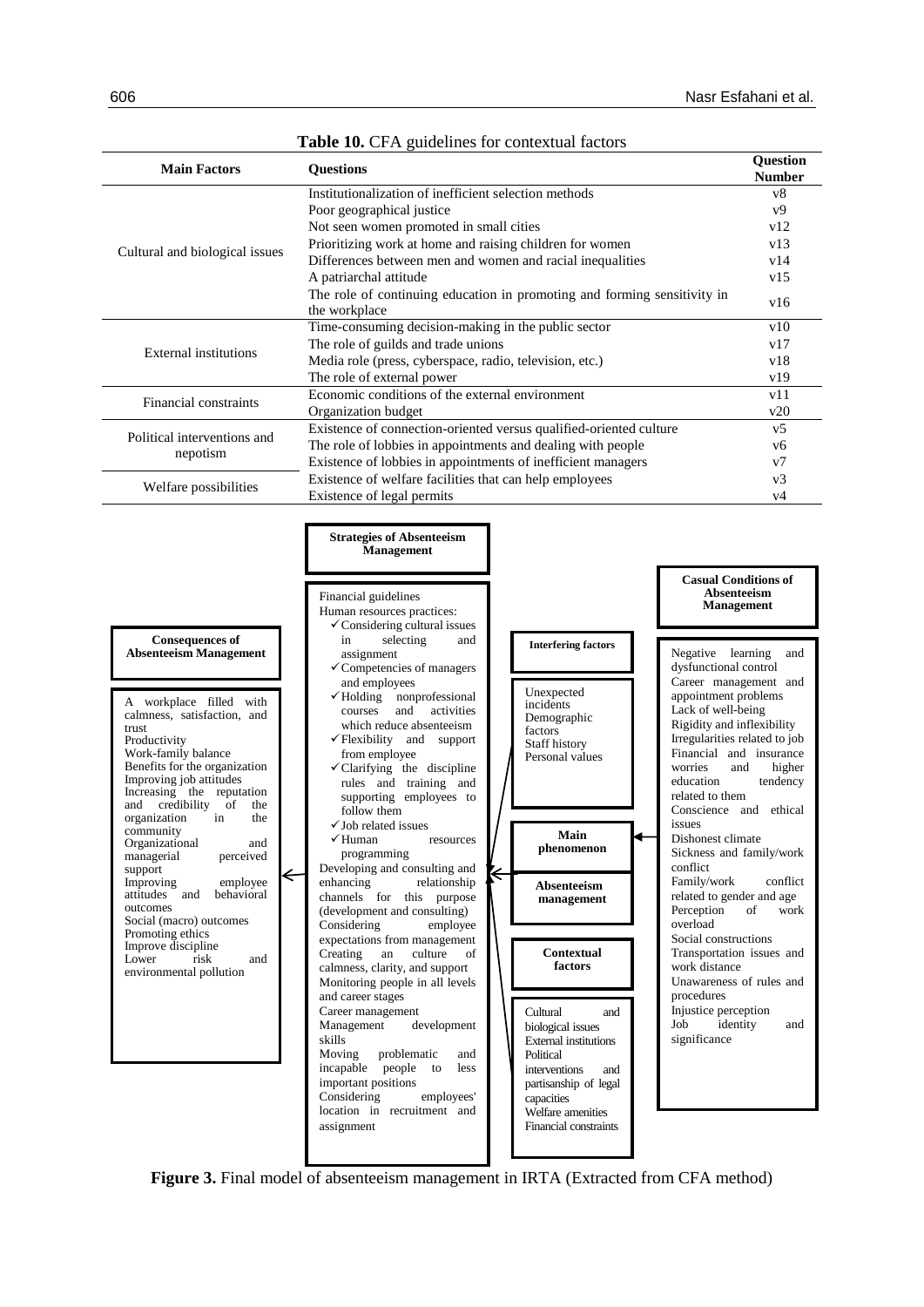#### **Conclusion**

Several studies have been done on absence from work by showing the factors affecting it (Chaudhari, 2020; Cikes et al., 2018; Dionne & Dostie, 2007; Pouryaghoub et al., 2016; Shojaii et al., 2019), however, there is no research on how to manage absence from work and no scholar has provided a framework or model for absenteeism management. This research presents a qualitative model for the absenteeism management to help manager not only to know factors causing the occurrence of absence from work but also to present suitable strategies for better managing this phenomenon and to reduce its costs. This study also shows the consequences of using these strategies for organizations.

The casual conditions of absenteeism management identified by the CFA technique in this research are: negative learning and dysfunctional control, career management and appointment problems, lack of well-being, rigidity and inflexibility, irregularities related to the job, financial and insurance worries and higher education tendency, ethical issues, dishonest culture, sickness and family/work conflict, family/work conflict related to gender and age, perception of work overload, social constructions, transportation issues and work distance, unawareness of rules and procedures, injustice perception and job identity and significance.

Interfering factors of absenteeism management are unexpected incidents, demographic factors, staff history and personal values. The recognized contextual factors are cultural and biological issues, external institutions, political interventions and partisanship of legal capacities, welfare amenities and financial constraints.

Some of the strategies for managers to reduce absenteeism from work are: financial guidelines (for instance: considering performance as a scale for the pay increase, financial support of employees in dealing with personal problems, considering the penalty for absenteeism and its execution as a system for dealing with offenders), learning human resources practices (for instance competency selection based on the competencies of managers and employees, holding non-specialized (vocational) courses and pieces of trainings to reduce absenteeism, clarification, and training of disciplinary laws, human resource planning, creating a culture of calmness, clarity and support (for instance clarify of goals, creating a calm environment), monitoring employees in all levels and career stages, career management, supervising managers and sending them to development courses, and moving problematic and incapable people to less important positions. The benefits of the aforementioned strategizes for the organizations are predicted in this research which are: a workplace filled with calmness, satisfaction and trust, better productivity, work-family balance, benefits for the organization, improving job interests, increasing the reputation and credibility of the organization in the community, organizational and managerial support, improving employee attitudes and behavioral outcomes, social (macro) outcomes, promoting ethics, improve discipline and lower risk and environmental pollution.

The qualitative model of absenteeism management presented in this research can help organization managers to reduce employee absenteeism and to better control it. Since this research is performed by using the data from one company, more research should be performed in future to test this model in other companies and to improve this model to be applicable for all companies.

Since the results showed that illness and family problems are one of the causes of absenteeism, therefore, some of the suggestions to improve the management of this issue are: reducing inefficient supervision, supporting staff in the form of welfare services, providing banking facilities, creating a calm and transparent environment, and telecommuting and floating working hours. Our research showed that negative learning and inefficient control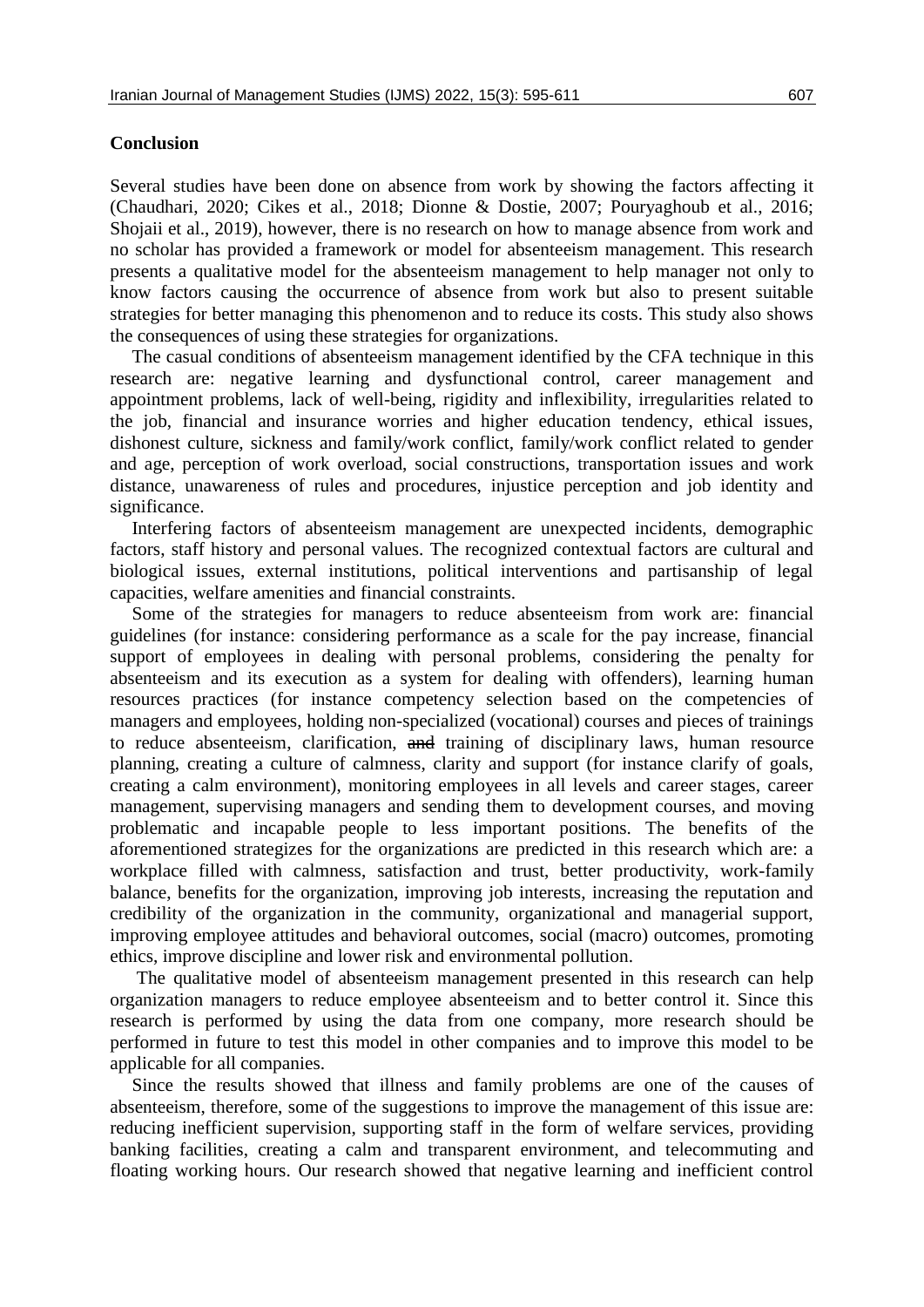cause the absence in the organization. To reduce the employee's absence, it is suggested to monitor and to control all levels and stages of employment, to consider a probationary learning period at the beginning of the employment, and to teach disciplinary rules of the organization and its policy. Our research showed that poor career development strategies, poor managers and unfair promotions have high impact on the absenteeism in organizations. It is recommended that the selection of managers and employees be based on the competencies and performance that not have connections and networks.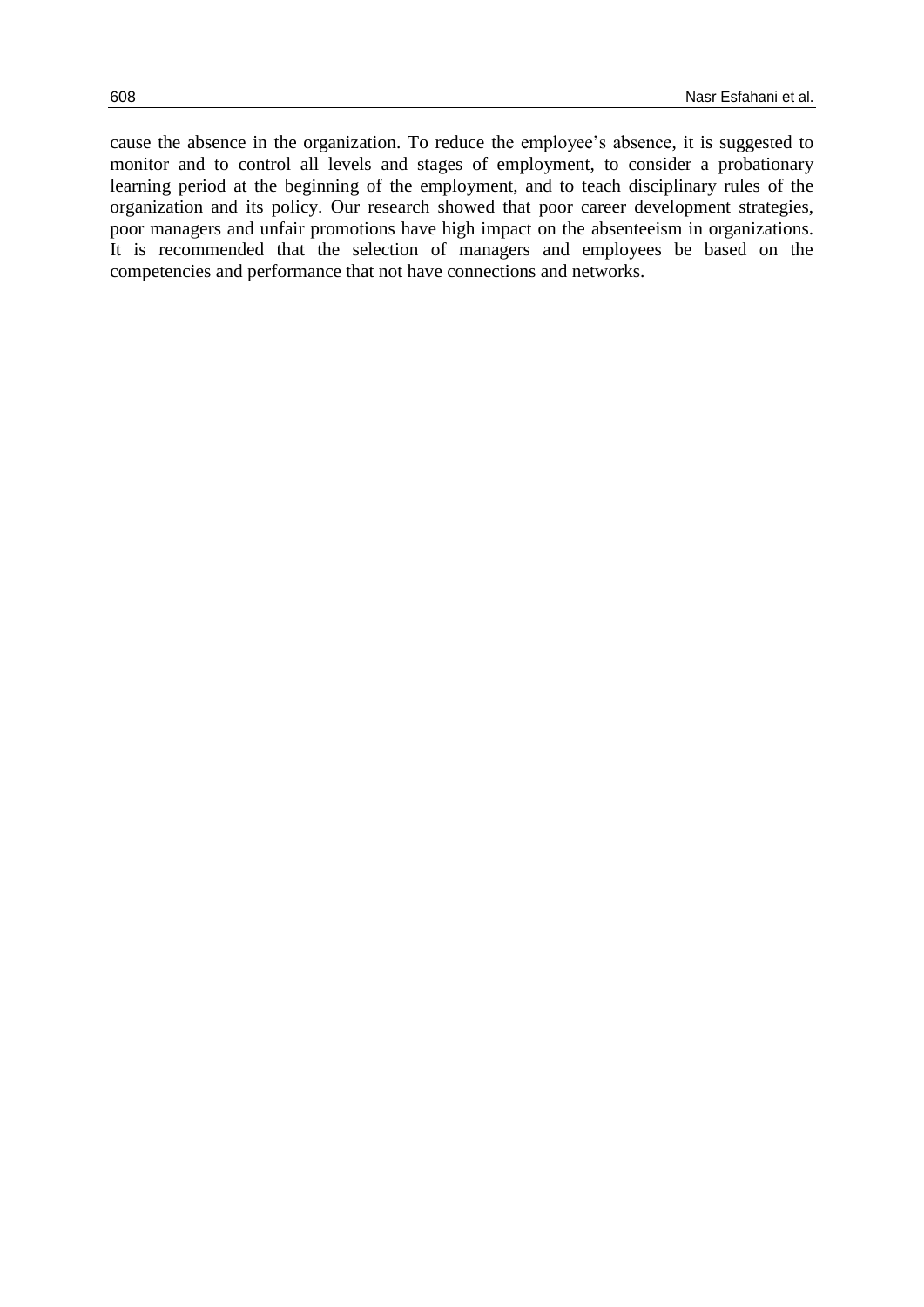#### **References**

- Afshani, S. A., Tavakolizadeh Ravari, M., Soheili, F., & Janatifar, A. (2016). , (1395) Investigate the relationship between job satisfaction and organizational commitment of public librarians in Yazd provianc. *Journal of Library and Information Science*, *18*, 142–119.
- Basariya, S. R. (2015). Employee Absenteesim in Indian Industries. *International Journal of Science and Research (IJSR)*, *4*(10), 141–144. https://www.ijsr.net/archive/v4i10/SUB158515.pdf
- Bordbar, G., Azizi, F., & Morouj, S. (2014). No Title. *Journal of Research in Human Resource Management University of Imam Hussein*, *6*(1), 129–156.
- Bothwell, J. (2020). *Why MAXQDA is the Ideal Analysis Tool for Your Next Consultation Project - MAXQDA*. https://www.maxqda.com/blogpost/7-reasons-why-maxqda
- Chaudhari, A. P. (2020). A Study of employee absenteeism in hospitals of Jalgaon City. *Studies in Indian Place Names*, *40*(27), 23–35.
- Chênevert, D., Jourdain, G., Cole, N., & Banville, B. (2013). The role of organisational justice, burnout and commitment in the understanding of absenteeism in the Canadian healthcare sector. *J Health Organ Manag*, *27*(3), 350–670. https://doi.org/10.1108/JHOM-06-2012-0116
- Cikes, V., Ribaric, H., & Crnjar, K. (2018). The Determinants and Outcomes of Absence Behavior: A Systematic Literature Review. *Social Sciences*, *7*(120), 2–26.
- Corbin, J., & Strauss, A. (1990). Grounded Theory Research: Procedures, Canons, and Evaluative Criteria. In *Qualitative Sociology* (Vol. 13).
- Corbin, J., & Strauss, A. (2015). *Basics of Qualitative Research Techniques and Procedures for Developing Grounded Theory* (Fourth edi). SAGE Publications Inc.
- Creswell, J. W., & Creswell, J. D. (2020). *Research Design: Qualitative, Quantitative, and Mixed Methods Approaches: Creswell, John W., Creswell, J. David: 9781506386706: Amazon.com: Books*. SAGE Publishing . https://www.amazon.com/Research-Design-Qualitative-Quantitative-Approaches/dp/1506386709
- Cucchiella, F., Gastaldi, M., & Ranieri, L. (2014). Managing Absenteeism in the workplace: the case of an Italian multiutility company. *Procedia - Social and Behavioral Sciences*, *150*, 1157–1166.
- de Reuver, R., Van de Voorde, K., & Kilroy, S. (2019). When do bundles of high performance work systems reduce employee absenteeism? The moderating role of workload. *The International Journal of Human Resource Management*, 1–21. https://doi.org/10.1080/09585192.2019.1616594
- Dionne, G., & Dostie, B. (2007). New Evidence on the Determinants of Absenteeism Using Linked Employer-Employee Data. *ILR Review*, *61*(1), 108–120. https://doi.org/10.1177/001979390706100106
- Ebrahimi, A., Kheirabadi, G., Alikhasi, Z., Esmaieli, R., Nasiri, H., & Moslehi, M. (2016). The Role of Psychological Factors in Absenteeism from Work among Personnel of Isfahan University of Medical Sciences, Iran. *Journal of Research in Behavioural Sciences*, *14*(2), 180–188.
- Ebrahimi, A., Kheirabadi, G., Alikhasi, Z., Samuie, R., Nasiri, H., & Moslehi, M. (2016). The Role of Psychological Factors in Absenteeism from Work among Personnel of Isfahan University of Medical Sciences, Iran. *Journal of Research in Behavioural Sciences*, *14*(2), 180–188. http://rbs.mui.ac.ir/article-1-464-en.html
- Edwards, V. L. (2017). Examining absenteeism in the public and non-profit sectors. *International Journal of Organization Theory & Behavior*, *17*(3), 293–310. https://doi.org/https://doi.org/10.1108/IJOTB-17-03-2014-B002
- Glaser, B. G., & Strauss, A. L. (1968). *The discovery of grounded theory; strategies for qualitative research*. *17*(4), 364.
- Guba, E. G., & Lincoln, Y. S. (1994). Handbook of qualitative research. In *In N. K. Denzin & Y. S. Lincoln (Eds.)* (pp. 105–117).
- Habibivatan, M., Noorbakhsh, M., Nourbakhsh, P., & Navabi Nejad, S. (2018). The Effect of Physical Activity on Productivity, Reducing Absence and Work Engagement in Female Employees of Islamic Azad University. *Journal of Sport Management*, *10*(3), 594–581. https://doi.org/10.22059/JSM.2017.229222.1799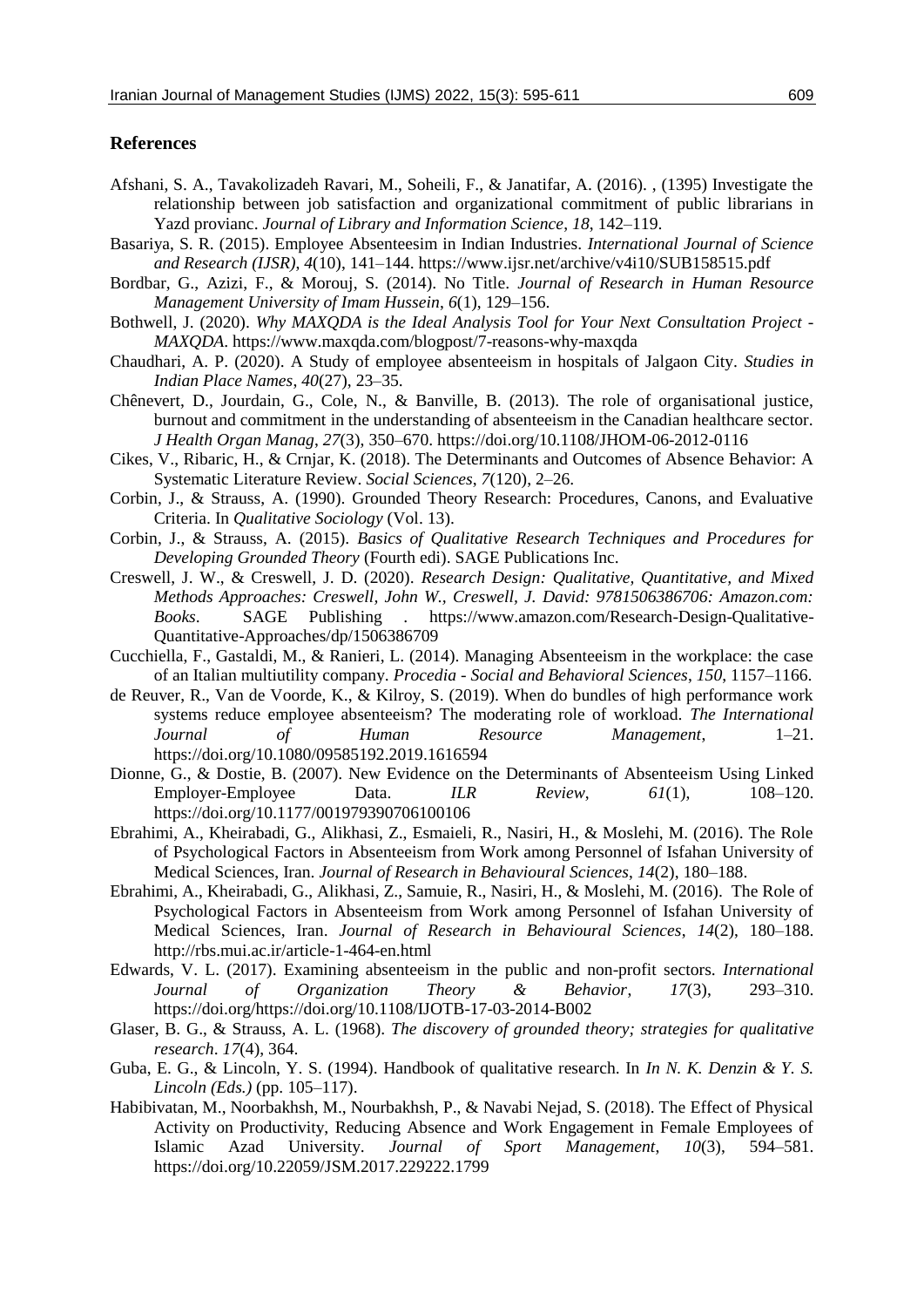- Hayashi, K., Bentler, P. M., & Yuan, K. H. (2011). Structural Equation Modeling. *Essential Statistical Methods for Medical Statistics*, *27*, 202–234. https://doi.org/10.1016/B978-0-444-53737- 9.50010-4
- Holsti, O. R. (1969). *Content Analysis for the Social Sciences and Humanities*. Addison-Wesley. Reading
- Hosseininejad, M., Ghafaari, M., Labbafinejad, Y., Mirzamohammadi, E., Moslemi, S., Mohtasham, S., & Mohammadi, S. (2019). Influence of short term and long-term sickness absence on work ability index - Iran Occupational Health. *Iran Occupational Health*, *16*(3), 1–12. http://ioh.iums.ac.ir/article-1-2429-en.html
- Jacobsen, D. I., & Fjeldbraaten, E. M. (2019). Exploring the Links Between Part-Time Employment and Absenteeism: the Mediating Roles of Organizational Commitment and Work-Family Conflict. *Public Organization Review*, *20*, 129–143.
- Jahromi, S., Shapoor, A., Salehi, M., & Imani, J. (2019). the relationship between organizational justice and organizational commitment and job satisfaction among teachers of special schools of Bandar Abbas city. *Education and Assessing Journal*, *2*(5), 7–33.
- Kamali, M. J., & Galledari, M. (2017). active participation plays an important role in advancing the goals of organizations. *Community Empowerment Conference in the Field of Humanities and Management Studies*. https://www.civilica.com/Paper-SPCONF
- Kline, R. B. (2015). *Principles and Practice of Structural Equation Modeling* (Fourth Edi).
- Kocakulah, M. C., Kelley, A., Mitchell, K. M., & Ruggieri, M. P. (2016). Absenteeism Problems And Costs: Causes, Effects And Cures. *International Business and Economics Research Journal*, *15*, 89–96. https://doi.org/10.19030/iber.v15i3.9673
- Kottwitz, M. U., Schade, V., Burger, C., Radlinger, L., & Elfering, A. (2018). Time Pressure, Time Autonomy, and Sickness Absenteeism in Hospital Employees: A Longitudinal Study on Organizational Absenteeism Records. *Safety and Health at Work*, *9*(1), 109–114. https://doi.org/10.1016/j.shaw.2017.06.013
- Kozioł, L., Muszyński, Z., & Kozioł, M. (2016). The concept of absenteeism management system in a company. *The Małopolska School of Economics in Tarnów Research Papers Collection, 32*(4), 60–72.
- Miles, M. B., & Huberman, A. M. (1994). *Qualitative Data Analysis: An Expanded Sourcebook* (Sage). Thousand Oaks.
- Ng, T., & Feldman, D. C. (2008). The relationship of age to ten dimensions of job performance. *Journal of Applied Psychology*, *93*, 392–423.
- Pouryaghoub, G., Mehrdad, R., Rafiee Samani, F., & Mahmoodi, F. (2016). Risk factors of sickness absence. *Occupational Medicine Quarterly Journal*, *8*(3), 21–30. http://tkj.ssu.ac.ir/article-1- 511-fa.html
- Ranjbar, H., Haghdoost, A.-A., Salsali, M., Khoshdel, A., Soleimani, M., & Bahrami, N. (2012). *Sampling in qualitative research: A Guide for beginning*. *10*(3), 238–250. https://www.sid.ir/fa/journal/ViewPaper.aspx?ID=199173
- Schaumberg, R. L., & Flynn, F. J. (2017). Clarifying the Link Between Job Satisfaction and Absenteeism: The Role of Guilt Proneness. *Journal of Applied Psychology*, *102*(6), 982-992. https://doi.org/10.1037/apl0000208
- Shindhe, S. A., Priya, J. S., & Sudha, V. yalakshmi. P. . (2019). Factors Influencing Employee Absenteeism in IT Companies at Trichy. *International Journal of Recent Technology and Engineering (IJRTE)*, *8*(2S6), 856–859.
- Shojaii, H., Esmaeil Zadeh, M. R., Peymani Zadeh, H., & Fahim Dovin, H. (2019). Prediction of absence from work based on the personality traits of the staff of the General Directorate of Sports and Youth office of Khorasan Razavi. *Journal of New Achievements in Humanities Studies*, *17*(7), 30–36. https://www.jonahs.ir/fa/showart-b1e05f24666a800d418bf70ab5b93215
- Strömberg, C., Aboagye, E., Hagberg, J., Bergström, G., & Lohela-Karlsson, M. (2017). Estimating the Effect and Economic Impact of Absenteeism, Presenteeism, and Work Environment– Related Problems on Reductions in Productivity from a Managerial Perspective. *Value in Health*, *20*(8), 1058–1064. https://doi.org/10.1016/j.jval.2017.05.008